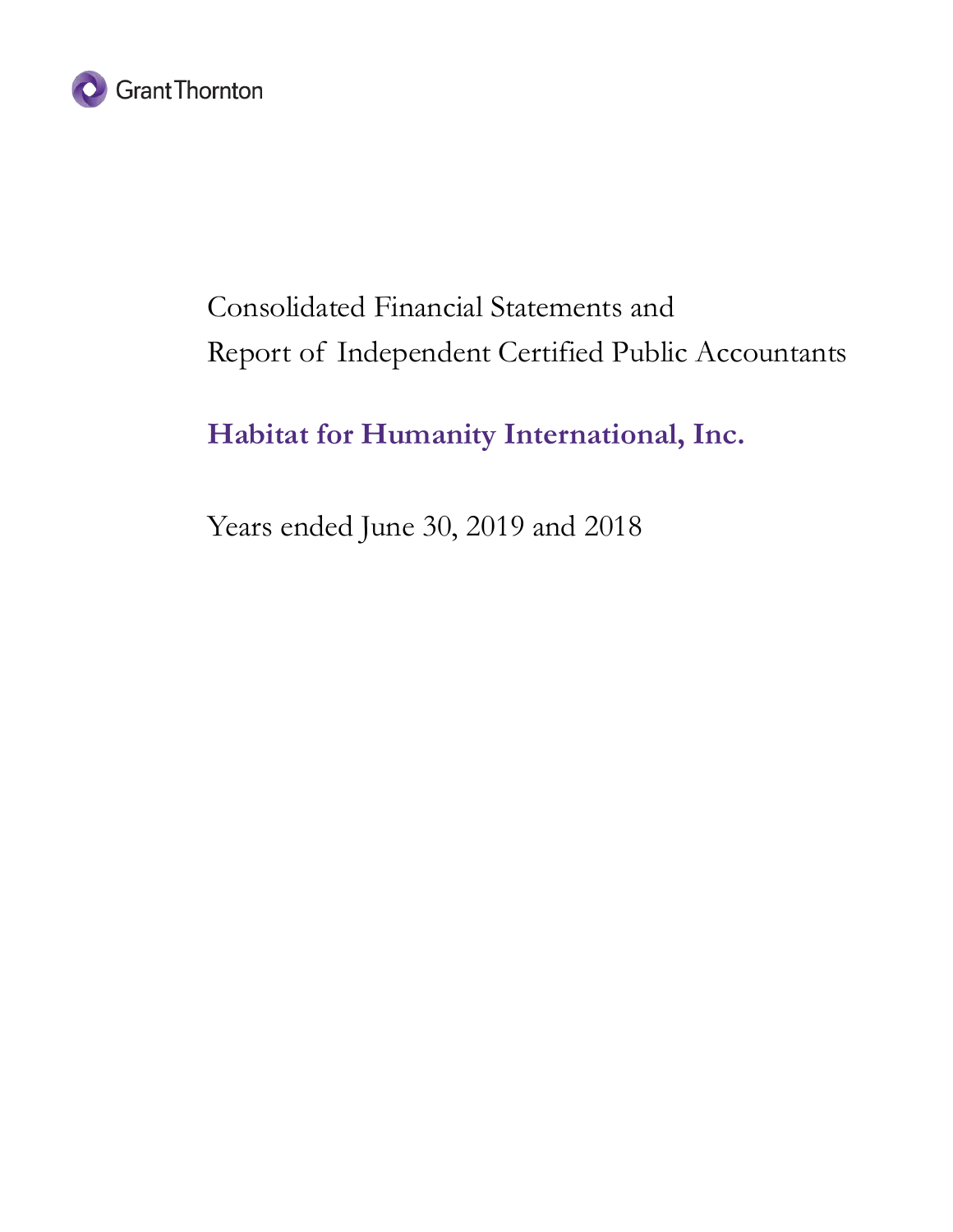# Table of contents

| Report of Independent Certified Public Accountants |                |
|----------------------------------------------------|----------------|
| Consolidated financial statements:                 |                |
| Consolidated statements of financial position      | 3              |
| Consolidated statements of activities              | 4              |
| Consolidated statements of functional expenses     | 5              |
| Consolidated statements of cash flows              | $\overline{7}$ |
| Notes to consolidated financial statements         | 8              |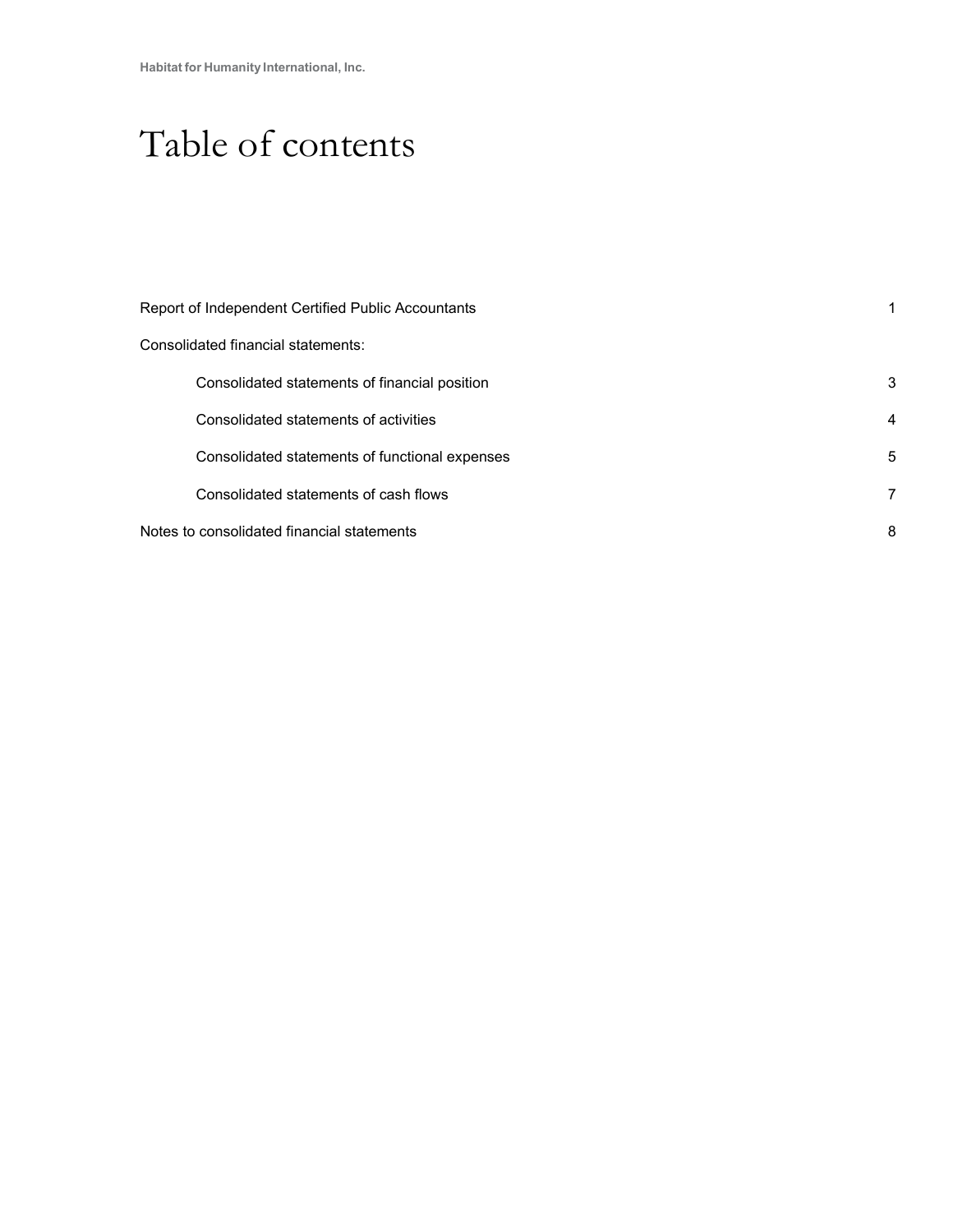

1320 Main Street, Suite 500 Columbia, SC 29201-6208

 $\overline{D}$  +1 803 231 3100

F +1 803 231 3057

## GRANT THORNTON LLP **REPORT OF INDEPENDENT CERTIFIED PUBLIC ACCOUNTANTS**

The Board of Directors Habitat for Humanity International, Inc.

We have audited the accompanying consolidated financial statements of Habitat for Humanity International, Inc.(Habitat), which comprise the consolidated statements of financial position as of June 30, 2019 and 2018, and the related consolidated statements of activities, functional expenses, and cash flows for the years then ended, and the related notes to the consolidated financial statements.

#### **Management's responsibility for the financial statements**

Management is responsible for the preparation and fair presentation of these consolidated financial statements in accordance with accounting principles generally accepted in the United States of America; this includes the design, implementation, and maintenance of internal control relevant to the preparation and fair presentation of consolidated financial statements that are free from material misstatement, whether due to fraud or error.

## **Auditor's responsibility**

Our responsibility is to express an opinion on these consolidated financial statements based on our audits. We conducted our audits in accordance with auditing standards generally accepted in the United States of America. Those standards require that we plan and perform the audit to obtain reasonable assurance about whether the consolidated financial statements are free from material misstatement.

An audit involves performing procedures to obtain audit evidence about the amounts and disclosures in the consolidated financial statements. The procedures selected depend on the auditor's judgment, including the assessment of the risks of material misstatement of the consolidated financial statements, whether due to fraud or error. In making those risk assessments, the auditor considers internal control relevant to the entity's preparation and fair presentation of the consolidated financial statements in order to design audit procedures that are appropriate in the circumstances, but not for the purpose of expressing an opinion on the effectiveness of the entity's internal control. Accordingly, we express no such opinion. An audit also includes evaluating the appropriateness of accounting policies used and the reasonableness of significant accounting estimates made by management, as well as evaluating the overall presentation of the consolidated financial statements.

We believe that the audit evidence we have obtained is sufficient and appropriate to provide a basis for our audit opinion.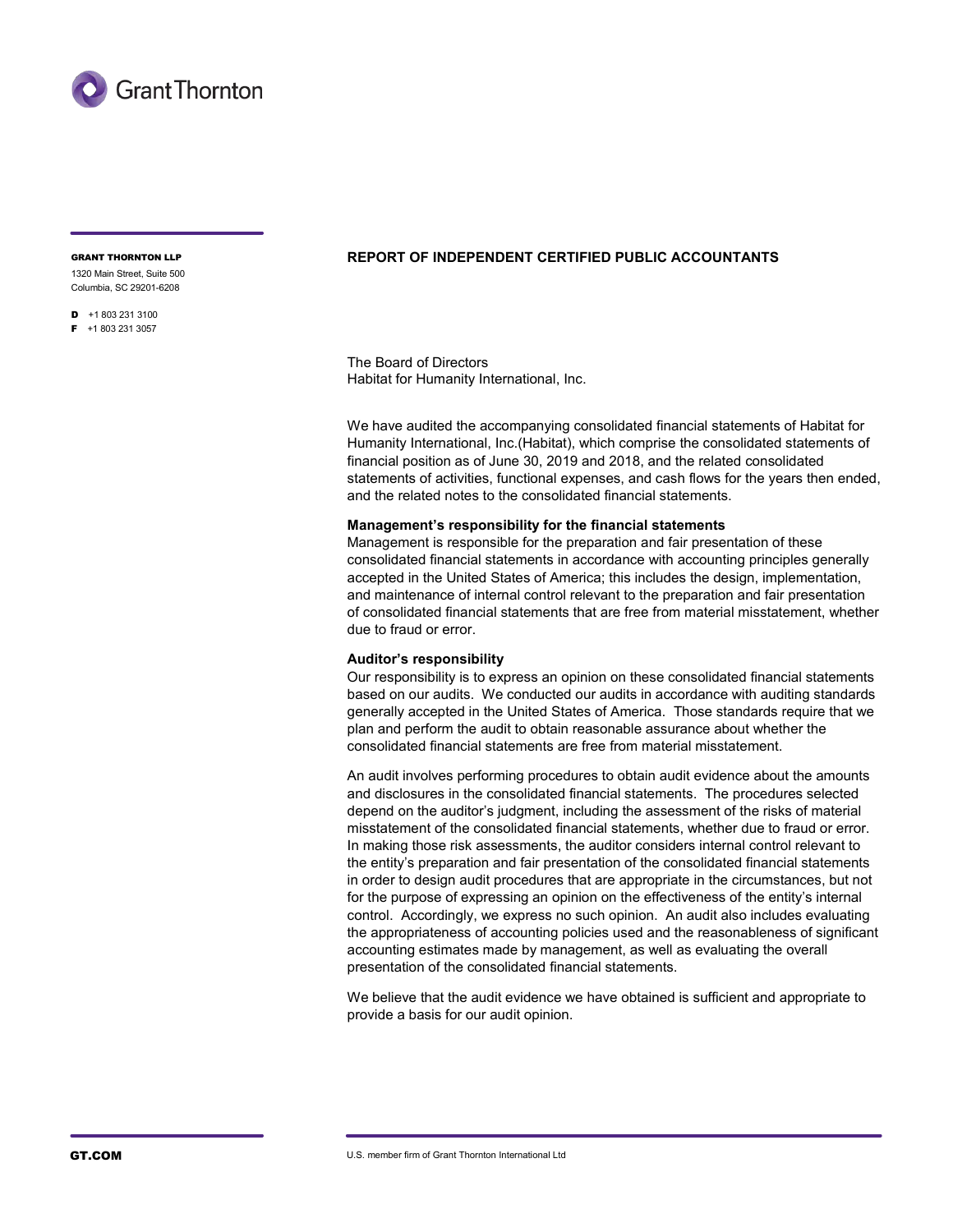

#### **Opinion**

In our opinion, the consolidated financial statements referred to above present fairly, in all material respects, the financial position of Habitat for Humanity International, Inc. as of December June 30, 2019 and 2018, and the changes in their net assets and their cash flows for the years then ended in accordance with accounting principles generally accepted in the United States of America.

Sant Thouton LLP

Columbia, South Carolina November 15, 2019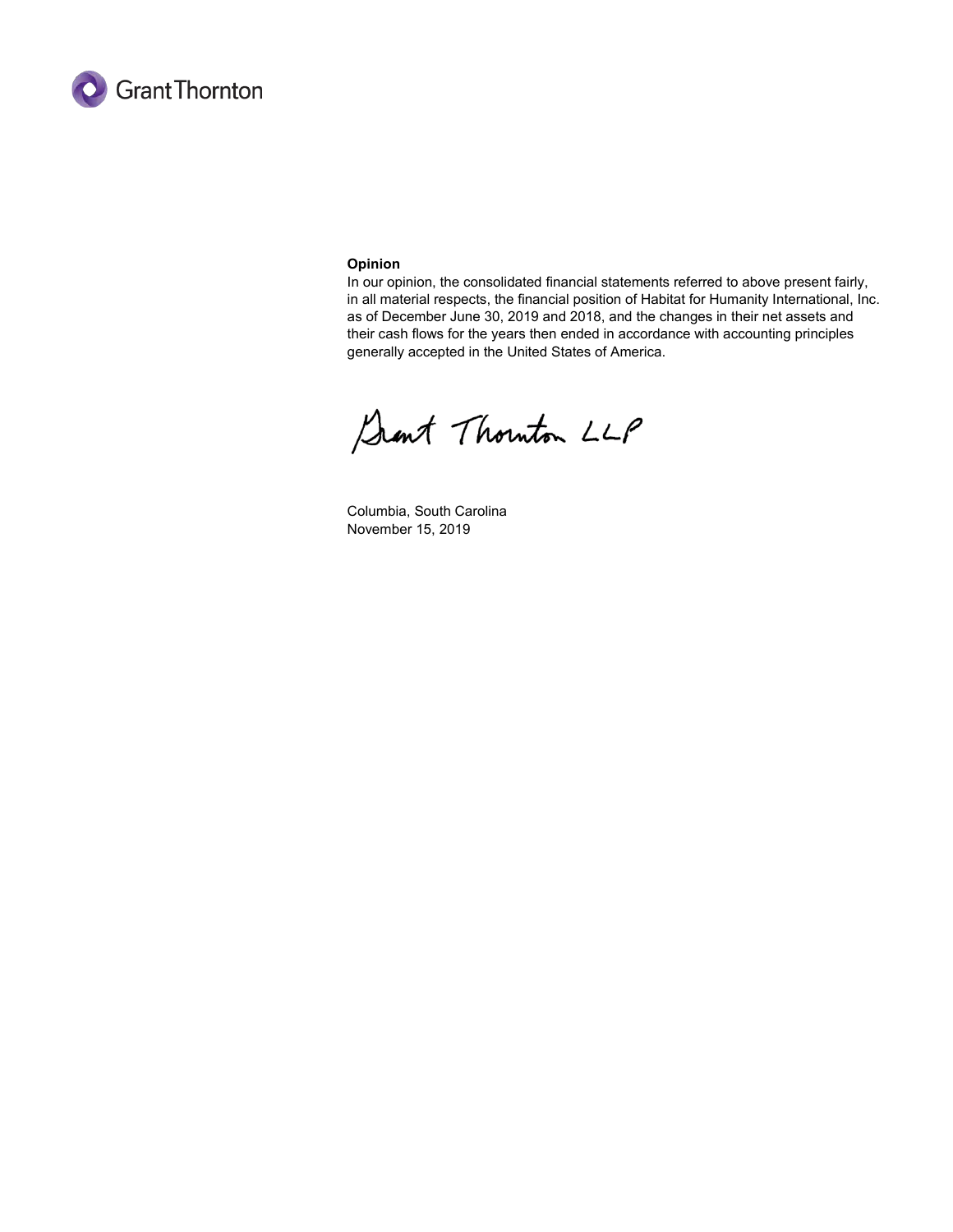# Consolidated statements of financial position (in thousands)

| June 30                                                                           | 2019          | 2018          |
|-----------------------------------------------------------------------------------|---------------|---------------|
|                                                                                   |               |               |
| Assets                                                                            |               |               |
| Cash and cash equivalents                                                         | \$<br>54,380  | \$<br>103,742 |
| Investments at fair value                                                         | 178,951       | 98,562        |
| Receivables:                                                                      |               |               |
| Contributions and grants, net                                                     | 32,069        | 37,154        |
| Affiliate notes, net                                                              | 19,276        | 25,508        |
| Due from affiliates, net                                                          | 7,897         | 10,762        |
| Loans to microfinance institutions, net                                           | 104,171       | 79,085        |
| Institutional loans and mortgages receivable, net                                 | 678           | 762           |
| Other, net                                                                        | 7,951         | 6.541         |
| <b>Total receivables</b>                                                          | 172,042       | 159,812       |
| <b>Inventories</b>                                                                | 13,468        | 9,092         |
| Prepaids and other assets                                                         | 3,057         | 9,112         |
| Land, buildings, and equipment - net of accumulated depreciation and amortization | 10,983        | 5,797         |
| <b>Total assets</b>                                                               | \$<br>432,881 | \$<br>386,117 |
|                                                                                   |               |               |
| Liabilities and net assets                                                        |               |               |
| Accounts payable and accrued expenses                                             | \$<br>19,842  | \$<br>17,694  |
| Program advances                                                                  | 46,723        | 35,463        |
| Capitalized lease obligations payable                                             | 1,790         | 1,378         |
| Due to affiliates                                                                 | 2,139         | 1,352         |
| Notes payable, net of unamortized debt issuance costs                             | 92,982        | 67,635        |
| Charitable gift annuities                                                         | 7,223         | 6,585         |
| Investor notes payable                                                            | 18,701        | 25,386        |
| <b>Total liabilities</b>                                                          | 189,400       | 155,493       |
| Net assets:                                                                       |               |               |
| Without donor restrictions:                                                       |               |               |
| Controlling interests                                                             | 111,626       | 90,692        |
| Noncontrolling interests                                                          | 8,361         | 6.767         |
|                                                                                   | 119,987       | 97,459        |
| With donor restrictions                                                           | 123,494       | 133,165       |
| Total net assets                                                                  | 243,481       | 230,624       |
| Total liabilities and net assets                                                  | \$<br>432.881 | \$<br>386,117 |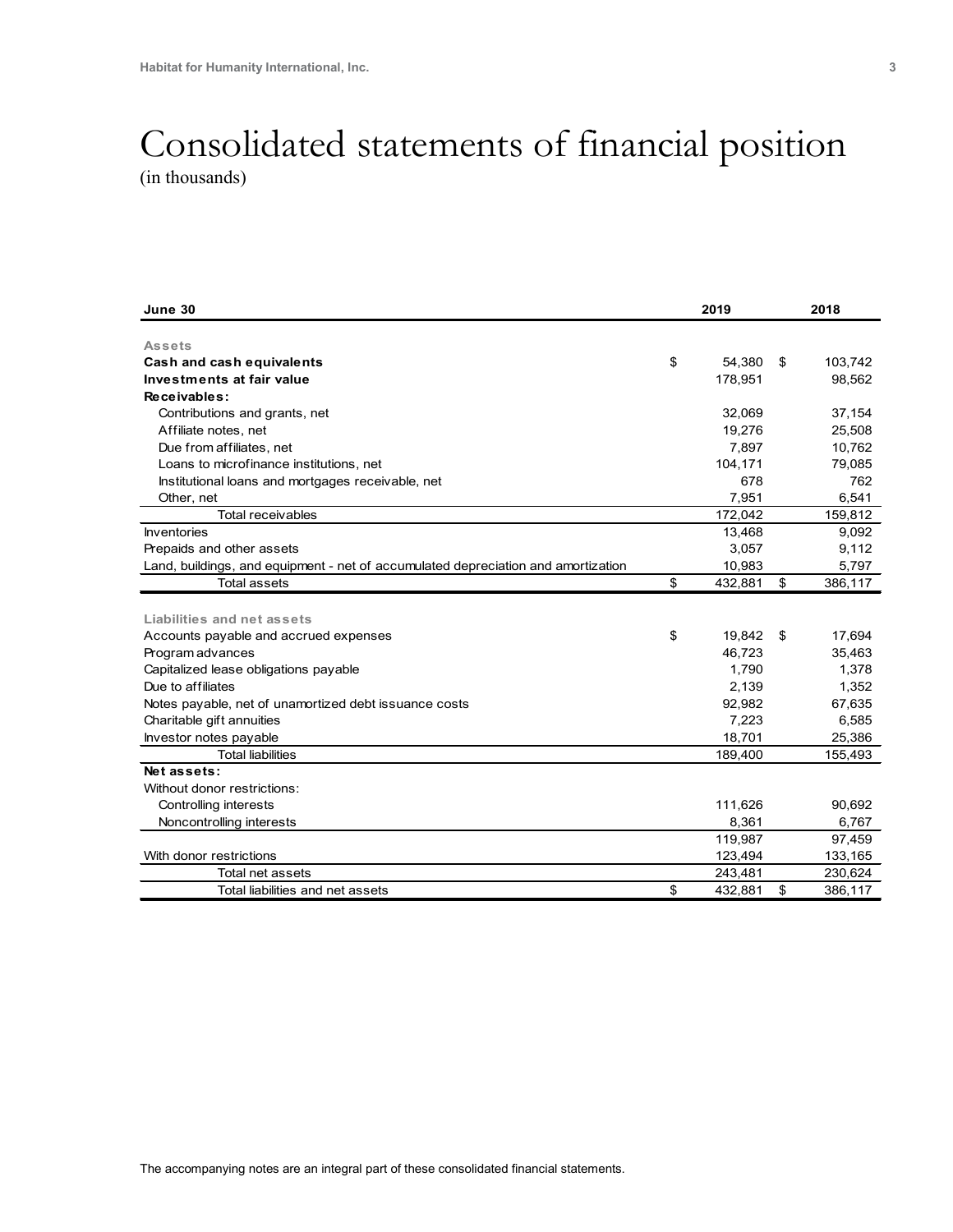# Consolidated statements of activities

(in thousands)

|                                                       |                      |     | Year ended June 30, 2019 |               | Year ended June 30, 2018 |                      |    |                          |    |              |  |  |
|-------------------------------------------------------|----------------------|-----|--------------------------|---------------|--------------------------|----------------------|----|--------------------------|----|--------------|--|--|
|                                                       | <b>Without Donor</b> |     | <b>With Donor</b>        |               |                          | <b>Without Donor</b> |    | <b>With Donor</b>        |    |              |  |  |
|                                                       | <b>Restrictions</b>  |     | <b>Restrictions</b>      | <b>Total</b>  |                          | <b>Restrictions</b>  |    | <b>Restrictions</b>      |    | <b>Total</b> |  |  |
| Revenues and gains                                    |                      |     |                          |               |                          |                      |    |                          |    |              |  |  |
| Contributions                                         | \$<br>104,126        | -\$ | 93.228                   | \$<br>197,354 | \$                       | 118,361              | \$ | 121,791                  | \$ | 240,152      |  |  |
| Donated product, services and advertising             | 33,110               |     | 9,081                    | 42,191        |                          | 36,754               |    | 17,936                   |    | 54,690       |  |  |
| Government grants                                     | 15,753               |     |                          | 15,753        |                          | 16,235               |    |                          |    | 16,235       |  |  |
| Other income, net                                     | 45,221               |     |                          | 45,221        |                          | 38,858               |    |                          |    | 38,858       |  |  |
| Total revenues and gains                              | 198,210              |     | 102,309                  | 300,519       |                          | 210,208              |    | 139,727                  |    | 349,935      |  |  |
| Net assets released from restrictions                 | 111,804              |     | (111, 804)               |               |                          | 104,992              |    | (104, 992)               |    |              |  |  |
| Total revenues and gains                              | 310,014              |     | (9, 495)                 | 300,519       |                          | 315,200              |    | 34,735                   |    | 349,935      |  |  |
| <b>Expenses</b>                                       |                      |     |                          |               |                          |                      |    |                          |    |              |  |  |
| Program services:                                     |                      |     |                          |               |                          |                      |    |                          |    |              |  |  |
| U.S. affiliates                                       | 121,512              |     |                          | 121,512       |                          | 117,432              |    |                          |    | 117,432      |  |  |
| International affiliates                              | 85,843               |     |                          | 85,843        |                          | 68,781               |    |                          |    | 68,781       |  |  |
| Public aw areness and education                       | 16.647               |     |                          | 16,647        |                          | 28,047               |    |                          |    | 28,047       |  |  |
| Total program services                                | 224,002              |     |                          | 224,002       |                          | 214,260              |    | $\overline{a}$           |    | 214,260      |  |  |
| Supporting services:                                  |                      |     |                          |               |                          |                      |    |                          |    |              |  |  |
| Fundraising                                           | 49,265               |     |                          | 49,265        |                          | 45,480               |    | $\overline{\phantom{a}}$ |    | 45,480       |  |  |
| Management and general                                | 14,986               |     |                          | 14,986        |                          | 12,966               |    |                          |    | 12,966       |  |  |
| Total supporting services                             | 64.251               |     | $\overline{\phantom{a}}$ | 64,251        |                          | 58,446               |    | $\overline{\phantom{a}}$ |    | 58,446       |  |  |
| Total expenses                                        | 288,253              |     | $\overline{\phantom{a}}$ | 288,253       |                          | 272,706              |    | $\overline{\phantom{a}}$ |    | 272,706      |  |  |
| (Recoveries) Losses on contributions receivable       |                      |     | 176                      | 176           |                          |                      |    | 90                       |    | 90           |  |  |
| Total expenses and (recoveries) losses on             |                      |     |                          |               |                          |                      |    |                          |    |              |  |  |
| contributions receivable                              | 288,253              |     | 176                      | 288,429       |                          | 272,706              |    | 90                       |    | 272,796      |  |  |
| Change in net assets before non controlling interests | 21,761               |     | (9,671)                  | 12,090        |                          | 42,494               |    | 34,645                   |    | 77,139       |  |  |
| Purchase of interest by non controlling shareholders  | 779                  |     |                          | 779           |                          | 735                  |    |                          |    | 735          |  |  |
| Distributions to non controlling shareholders         | (12)                 |     |                          | (12)          |                          | (16)                 |    |                          |    | (16)         |  |  |
| Change in net assets                                  | 22,528               |     | (9,671)                  | 12,857        |                          | 43,213               |    | 34,645                   |    | 77,858       |  |  |
| Net assets at beginning of year                       | 97,459               |     | 133,165                  | 230,624       |                          | 54,246               |    | 98,520                   |    | 152,766      |  |  |
| Nets assets at end of year                            | \$<br>119,987        | \$  | 123,494                  | \$<br>243,481 | \$                       | 97,459               | \$ | 133,165                  | \$ | 230,624      |  |  |

The accompanying notes are an integral part of these consolidated financial statements.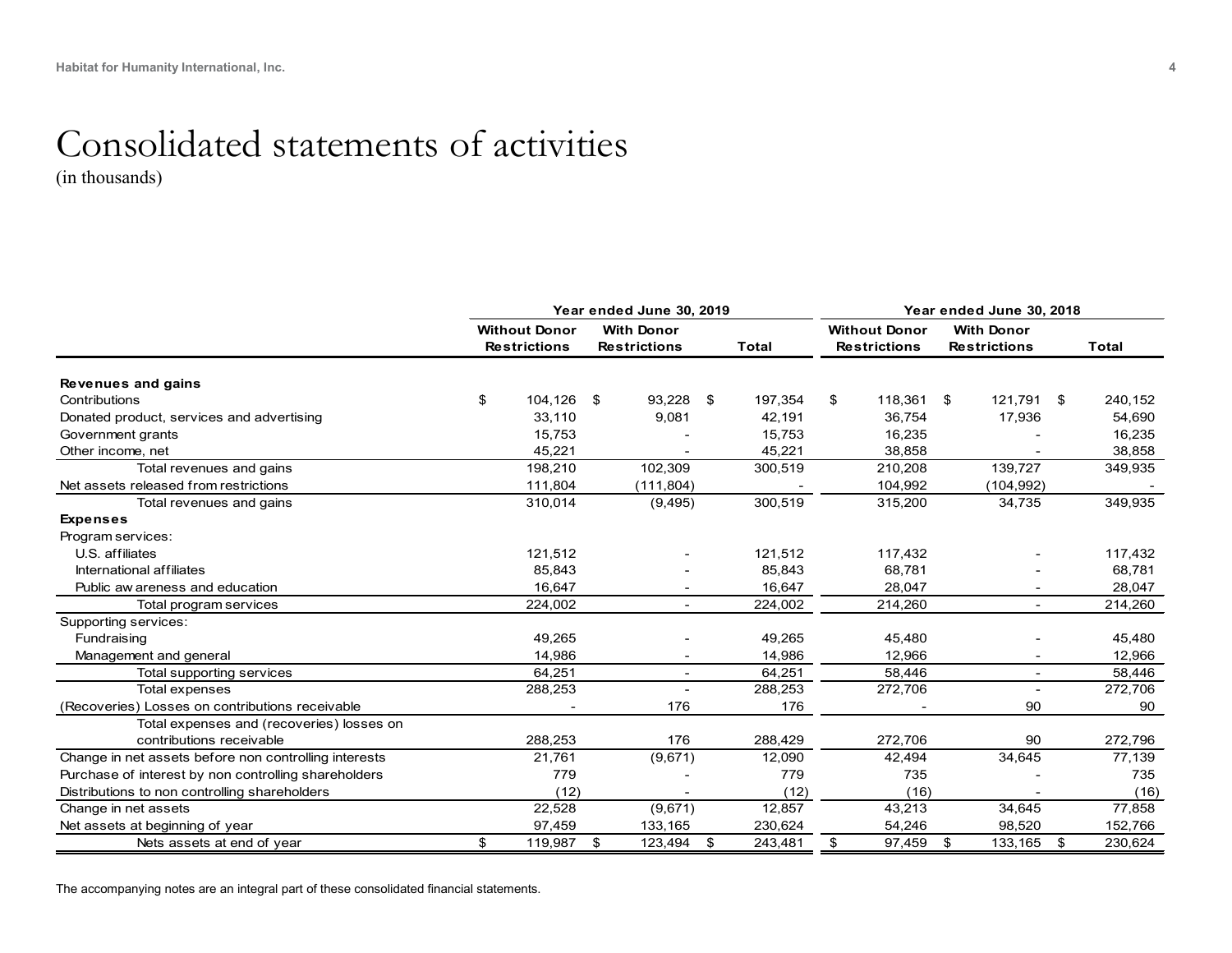# Consolidated statements of functional expenses (in thousands)

| For the year ended June 30, 2019:            |    | <b>U.S. Affiliates</b> |     | International<br><b>Affiliates</b> | <b>Public</b><br>Awareness<br>and Education | <b>Total</b><br>Program<br><b>Services</b> |     | <b>Fundraising</b>       |     | <b>Management</b><br>and General |      | Total<br>Supporting<br><b>Services</b> |     | Total   |
|----------------------------------------------|----|------------------------|-----|------------------------------------|---------------------------------------------|--------------------------------------------|-----|--------------------------|-----|----------------------------------|------|----------------------------------------|-----|---------|
| Program and house building transfers         | \$ | 45.871                 | -\$ | 40,637                             | \$<br>1.045                                 | \$<br>87.553                               | -\$ | $\sim$                   | -\$ | $\sim$ 10 $\,$                   | - \$ | $\sim$                                 | -\$ | 87,553  |
| Donated products and advertising distributed |    | 32,904                 |     | 1,108                              | 2,563                                       | 36,575                                     |     | $\overline{\phantom{0}}$ |     | $\overline{\phantom{0}}$         |      |                                        |     | 36,575  |
| Salaries and benefits                        |    | 27.530                 |     | 27.625                             | 6.207                                       | 61,362                                     |     | 15.042                   |     | 10.342                           |      | 25,384                                 |     | 86.746  |
| Professional services                        |    | 2.621                  |     | 5,058                              | 2,096                                       | 9.775                                      |     | 27.886                   |     | 1,281                            |      | 29,167                                 |     | 38,942  |
| Travel                                       |    | 1.295                  |     | 2.626                              | 349                                         | 4,270                                      |     | 761                      |     | 546                              |      | 1.307                                  |     | 5,577   |
| Interest, service charges, and taxes         |    | 1.017                  |     | 1.944                              | 1,713                                       | 4,674                                      |     | 738                      |     | 260                              |      | 998                                    |     | 5,672   |
| Office expenses                              |    | 5.241                  |     | 3.648                              | 1.413                                       | 10.302                                     |     | 3,685                    |     | 1.809                            |      | 5.494                                  |     | 15,796  |
| Depreciation and amortization                |    | 1.213                  |     | 1.045                              | 246                                         | 2,504                                      |     | 566                      |     | 424                              |      | 990                                    |     | 3,494   |
| Other                                        |    | 3,820                  |     | 2,152                              | 1,015                                       | 6,987                                      |     | 587                      |     | 324                              |      | 911                                    |     | 7.898   |
| Total                                        | £. | 121,512                |     | 85,843                             | 16,647                                      | 224,002                                    |     | 49,265                   |     | 14.986                           |      | 64,251                                 |     | 288,253 |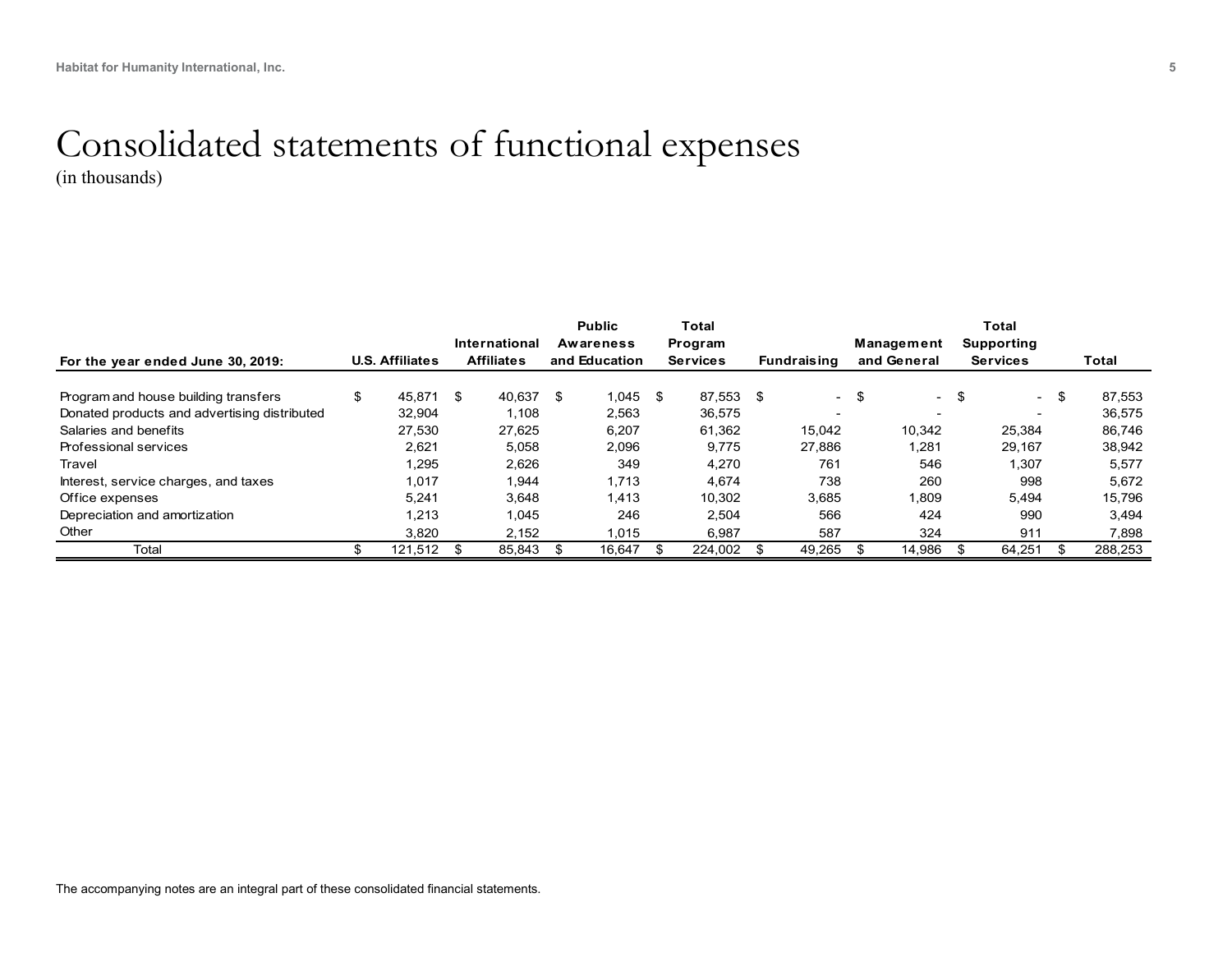# Consolidated statements of functional expenses (cont'd) (in thousands)

| For the year ended June 30, 2018:            | <b>U.S. Affiliates</b> |     | International<br><b>Affiliates</b> |    | <b>Public</b><br>Awareness<br>and Education |     | Total<br>Program<br>Management<br>and General<br><b>Services</b><br>Fundraising |  |                          |  |                          |     |                          |              |  |  |  |  |  |  |  |  |  |  |  |  |  |  |  |  |  |  |  |  |  |  |  |  |  |  |  |  | Total<br>Supporting<br><b>Services</b> |  | Total |
|----------------------------------------------|------------------------|-----|------------------------------------|----|---------------------------------------------|-----|---------------------------------------------------------------------------------|--|--------------------------|--|--------------------------|-----|--------------------------|--------------|--|--|--|--|--|--|--|--|--|--|--|--|--|--|--|--|--|--|--|--|--|--|--|--|--|--|--|--|----------------------------------------|--|-------|
| Program and house building transfers         | \$<br>39,837           | \$. | 32.829                             | \$ | 7.209                                       | \$. | 79.875 \$                                                                       |  | - \$                     |  | $\overline{\phantom{0}}$ | \$. | $\overline{\phantom{0}}$ | \$<br>79,875 |  |  |  |  |  |  |  |  |  |  |  |  |  |  |  |  |  |  |  |  |  |  |  |  |  |  |  |  |                                        |  |       |
| Donated products and advertising distributed | 41.764                 |     | 96                                 |    | 2.219                                       |     | 44.079                                                                          |  | $\overline{\phantom{0}}$ |  | $\overline{\phantom{a}}$ |     |                          | 44.079       |  |  |  |  |  |  |  |  |  |  |  |  |  |  |  |  |  |  |  |  |  |  |  |  |  |  |  |  |                                        |  |       |
| Salaries and benefits                        | 24.299                 |     | 23,627                             |    | 11.050                                      |     | 58,976                                                                          |  | 11,697                   |  | 7,289                    |     | 18,986                   | 77,962       |  |  |  |  |  |  |  |  |  |  |  |  |  |  |  |  |  |  |  |  |  |  |  |  |  |  |  |  |                                        |  |       |
| Professional services                        | 2.188                  |     | 4.424                              |    | 1.909                                       |     | 8.521                                                                           |  | 28.518                   |  | 714                      |     | 29,232                   | 37.753       |  |  |  |  |  |  |  |  |  |  |  |  |  |  |  |  |  |  |  |  |  |  |  |  |  |  |  |  |                                        |  |       |
| Travel                                       | 1,155                  |     | 2,536                              |    | 862                                         |     | 4,553                                                                           |  | 539                      |  | 363                      |     | 902                      | 5,455        |  |  |  |  |  |  |  |  |  |  |  |  |  |  |  |  |  |  |  |  |  |  |  |  |  |  |  |  |                                        |  |       |
| Interest, service charges, and taxes         | 1.430                  |     | 821                                |    | 1,296                                       |     | 3.547                                                                           |  | 900                      |  | 140                      |     | 1.040                    | 4,587        |  |  |  |  |  |  |  |  |  |  |  |  |  |  |  |  |  |  |  |  |  |  |  |  |  |  |  |  |                                        |  |       |
| Office expenses                              | 4,230                  |     | 2,477                              |    | 2.188                                       |     | 8,895                                                                           |  | 2,856                    |  | 3,480                    |     | 6,336                    | 15.231       |  |  |  |  |  |  |  |  |  |  |  |  |  |  |  |  |  |  |  |  |  |  |  |  |  |  |  |  |                                        |  |       |
| Depreciation and amortization                | 527                    |     | 433                                |    | 189                                         |     | 1,149                                                                           |  | 330                      |  | 324                      |     | 654                      | 1,803        |  |  |  |  |  |  |  |  |  |  |  |  |  |  |  |  |  |  |  |  |  |  |  |  |  |  |  |  |                                        |  |       |
| Other                                        | 2.002                  |     | 1.538                              |    | 1.125                                       |     | 4.665                                                                           |  | 640                      |  | 656                      |     | 1.296                    | 5,961        |  |  |  |  |  |  |  |  |  |  |  |  |  |  |  |  |  |  |  |  |  |  |  |  |  |  |  |  |                                        |  |       |
| Total                                        | 117,432                |     | 68,781                             |    | 28,047                                      |     | 214.260                                                                         |  | 45.480                   |  | 12,966                   |     | 58,446                   | 272,706      |  |  |  |  |  |  |  |  |  |  |  |  |  |  |  |  |  |  |  |  |  |  |  |  |  |  |  |  |                                        |  |       |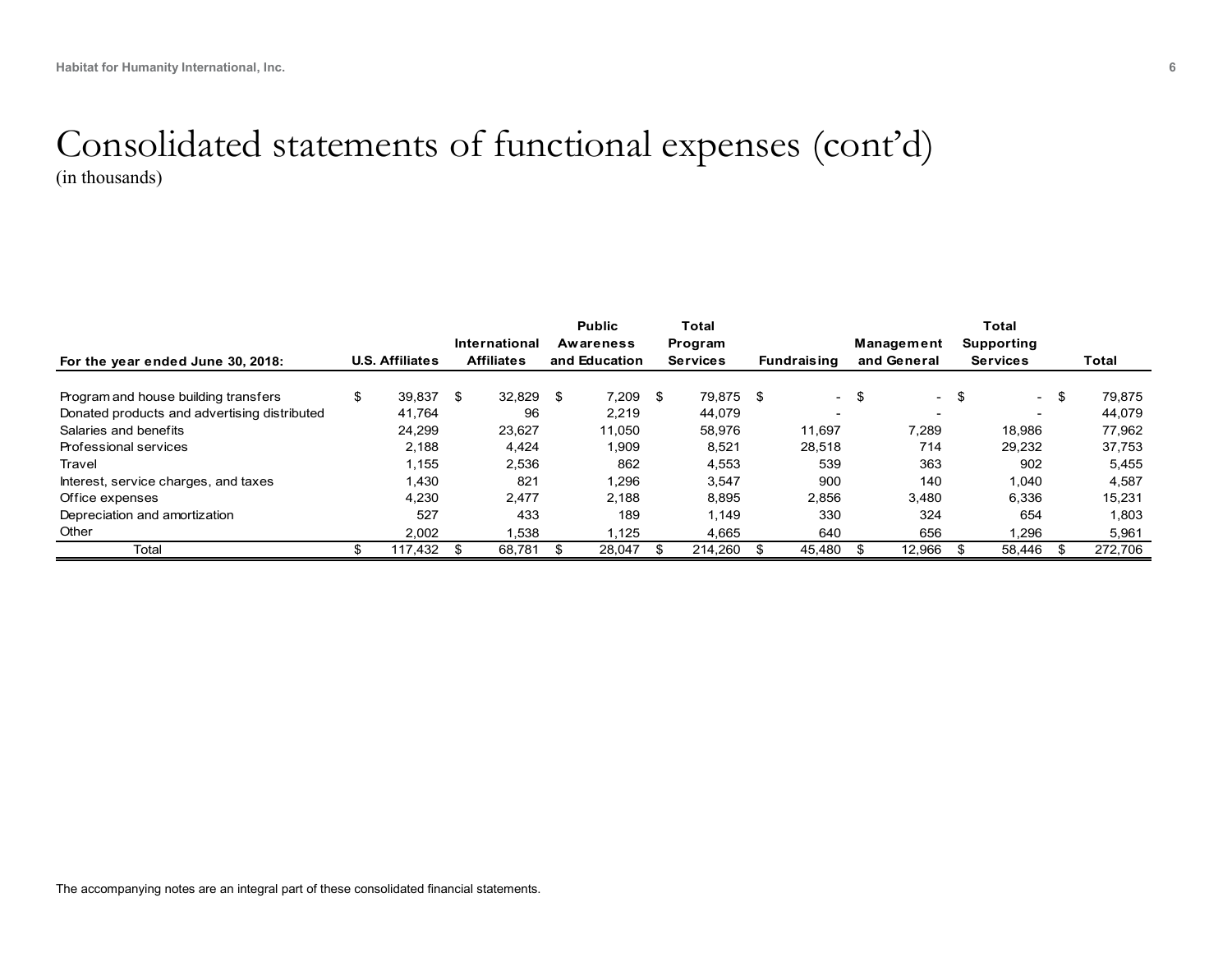# Consolidated statements of cash flows

(in thousands)

| For the year ended June 30:                                           | 2019 |            |    |           |  |
|-----------------------------------------------------------------------|------|------------|----|-----------|--|
| <b>Operating activities</b>                                           |      |            |    |           |  |
| Change in net assets                                                  | \$   | 12,857     | \$ | 77,858    |  |
| Adjustments to reconcile change in net assets to net cash provided by |      |            |    |           |  |
| operating activities:                                                 |      |            |    |           |  |
| Depreciation and amortization                                         |      | 3,494      |    | 1.803     |  |
| Net (gain) loss on disposal of land, buildings, and equipment         |      | 5          |    | (84)      |  |
| Transfer of fixed assets                                              |      | 13         |    |           |  |
| Losses (recoveries) on contributions receivable                       |      | 176        |    | 90        |  |
| Losses on loans to micro-finance institutions                         |      | 294        |    | 406       |  |
| Losses (recoveries) on other receivables                              |      | 137        |    | 79        |  |
| Net realized and unrealized losses (gains) on investments             |      | 2,633      |    | 3,129     |  |
| Support from the public restricted for long-term investments          |      | (52)       |    | (104)     |  |
| Net realized and unrealized (gain) loss on derivative instrument      |      | (784)      |    | (298)     |  |
| Unrealized loss (gain) from foreign exchange fluctuations             |      | 1,457      |    | 282       |  |
| Contribution of securities                                            |      | (1,488)    |    | (17, 313) |  |
| Recoveries of amounts due to affiliates                               |      |            |    | (1,221)   |  |
| Changes in operating assets and liabilities:                          |      |            |    |           |  |
| Decrease (increase) in receivables                                    |      | 4,142      |    | (5,399)   |  |
| Increase in inventories                                               |      | (4,376)    |    | (6, 538)  |  |
| Decrease (increase) in prepaids and other assets                      |      | 6,089      |    | (2,731)   |  |
| Increase in accounts payable and accrued expenses                     |      | 2,148      |    | 3,581     |  |
| Increase in program advances                                          |      | 11,260     |    | 28,712    |  |
| Net cash provided by operating activities                             |      | 38,005     |    | 82,252    |  |
| <b>Investing activities</b>                                           |      |            |    |           |  |
| Purchases of investments                                              |      | (271, 182) |    | (45,368)  |  |
| Proceeds from sales and maturities of investments                     |      | 189,648    |    | 5,634     |  |
| Loans to micro-finance institutions                                   |      | (38,001)   |    | (31, 884) |  |
| Repayments from micro-finance institutions                            |      | 11,948     |    | 12,188    |  |
| Loans to affiliates                                                   |      | (25,959)   |    | (35, 739) |  |
| Repayments from affiliates                                            |      | 34,360     |    | 33,550    |  |
| Purchases of land, buildings, and equipment                           |      | (7, 389)   |    | (547)     |  |
| Proceeds from sale of land, buildings, and equipment                  |      | 125        |    | 144       |  |
| Net cash used in investing activities                                 |      | (106, 450) |    | (62,022)  |  |
|                                                                       |      |            |    |           |  |
| <b>Financing activities</b>                                           |      |            |    |           |  |
| Principal repayments on capitalized lease obligations payable         |      | (1,013)    |    | (778)     |  |
| Increase in due to affiliates                                         |      | 1,201      |    | 1,368     |  |
| Payments on due to affiliates                                         |      | (414)      |    | (342)     |  |
| Support from the public restricted for long-term investments          |      | 52         |    | 104       |  |
| Increase in annuity obligation                                        |      | 1,054      |    | 370       |  |
| Payments of annuity obligation                                        |      | (416)      |    | (376)     |  |
| Proceeds from issuance of notes payable                               |      | 28,416     |    | 14,860    |  |
| Payments on notes payable                                             |      | (9,797)    |    | (7,260)   |  |
| Net cash provided by financing activities                             |      | 19,083     |    | 7,946     |  |
| (Decrease) increase in cash and cash equivalents                      |      | (49, 362)  |    | 28,176    |  |
| Cash and cash equivalents, beginning of year                          |      | 103,742    |    | 75,566    |  |
| Cash and cash equivalents, end of year                                | \$   | 54,380     | \$ | 103,742   |  |
| <b>Supplemental disclosures</b>                                       |      |            |    |           |  |
| Interest paid                                                         | \$   | 3,089      | \$ | 2,517     |  |
| Non-cash purchases of equipment through capital lease obligations     | \$   | 1,221      | \$ | 788       |  |
|                                                                       |      |            |    |           |  |
| Non-cash contribution of securities                                   | \$   | 1,488      | \$ | 17,313    |  |
| Non-cash refinancing of loans to micro-finance institutions           | \$   | 6,737      | \$ | 3,869     |  |

The accompanying notes are an integral part of these consolidated financial statements.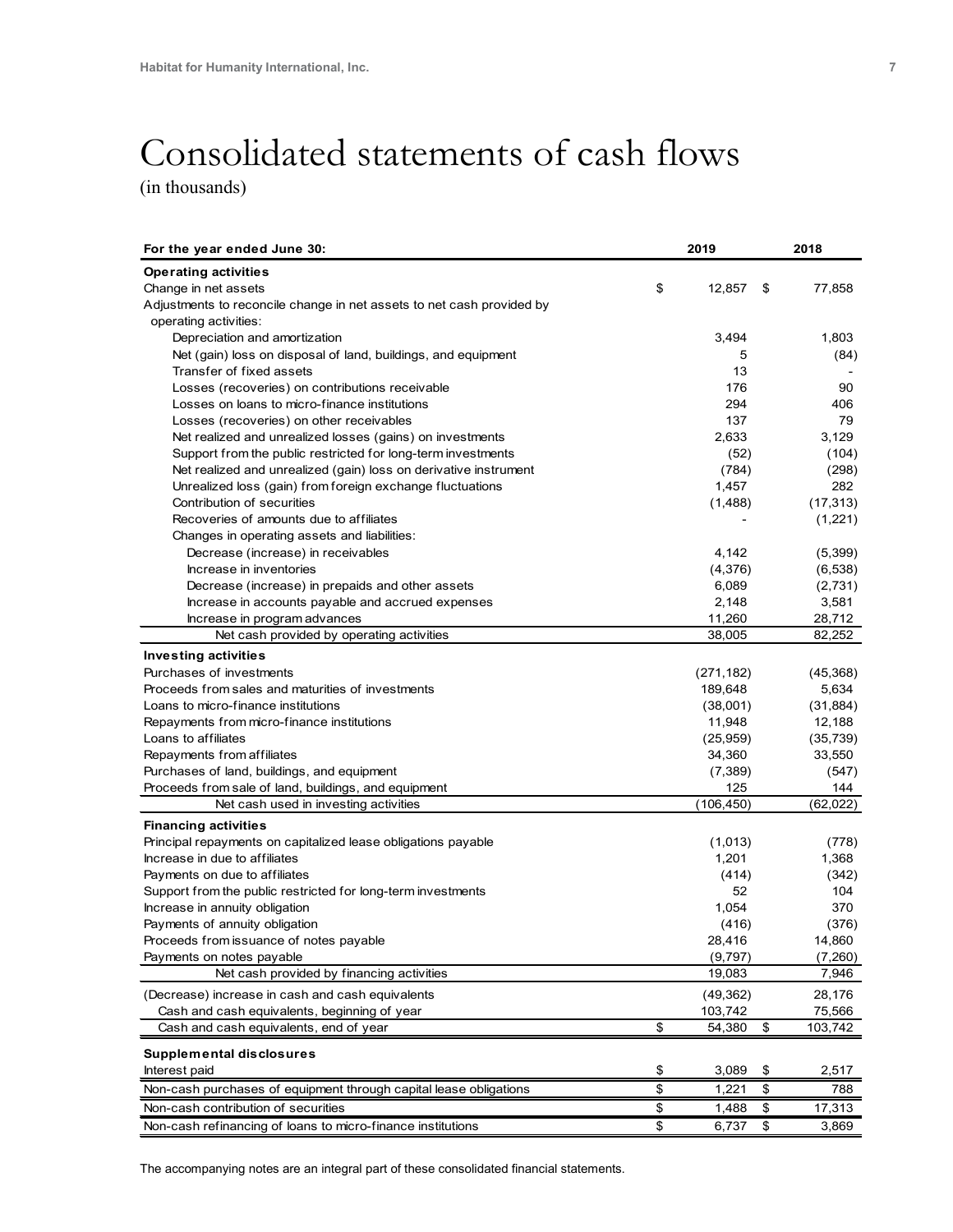# 1 Organization and Purpose

Driven by the vision that everyone needs a decent place to live, Habitat for Humanity International, Inc. (Habitat) began in 1976 as a grassroots effort on a community farm in southern Georgia. The Christian housing organization has since grown to become a leading global non-profit working in nearly 1,300 communities throughout the U.S. and in more than 70 countries. Families and individuals in need of a hand-up partner with Habitat to build or improve a place they can call home. Habitat homeowners help build their own homes alongside volunteers and pay an affordable mortgage. Through financial support, volunteering or adding a voice to support affordable housing, everyone can help families achieve the strength, stability and self-reliance they need to build better lives for themselves. Through shelter, we empower. To learn more, visit habitat.org.

Habitat is comprised of the organization's headquarters based in Georgia, U.S.A.; its area and regional offices worldwide; and the national organizations that are registered as branches of Habitat.

# 2 Summary of Significant Accounting Policies

#### **Principles of Consolidation**

The accompanying consolidated financial statements as of and for the years ended June 30, 2019 and 2018, include the activities of:

- Habitat's area and regional offices;
- Thirteen and eleven national organizations that are registered as part of Habitat for Humanity International as of June 30, 2019 and 2018, respectively;
- Habitat for Humanity, Inc., Habitat Mortgage Solutions (for the year ended June 30, 2019 only) and Habitat for Humanity-Middle East, which are wholly owned subsidiaries; and
- MicroBuild I, LLC (MicroBuild) and Habitat Micro Build India Housing Finance Company Private Limited (MicroBuild India), in which Habitat effectively has control and an economic interest.

All material intercompany accounts and transactions have been eliminated.

### **Cash and Cash Equivalents**

Habitat considers all highly liquid investments with an original maturity of three months or less, when purchased, to be cash equivalents, with the exception of cash held for reinvestment which is included in investments. Habitat maintains its cash and cash equivalents in bank deposit accounts which, at times, may exceed federally insured limits. Habitat has not experienced any losses in such accounts. Included in cash and cash equivalents is restricted cash of \$30,416,000 and \$7,816,000 as of June 30, 2019 and 2018, respectively. As of June 30, 2019 and 2018, \$24,647,000 and \$25,518,000, respectively, was held in banks outside of the United States, and these amounts are not covered by insurance.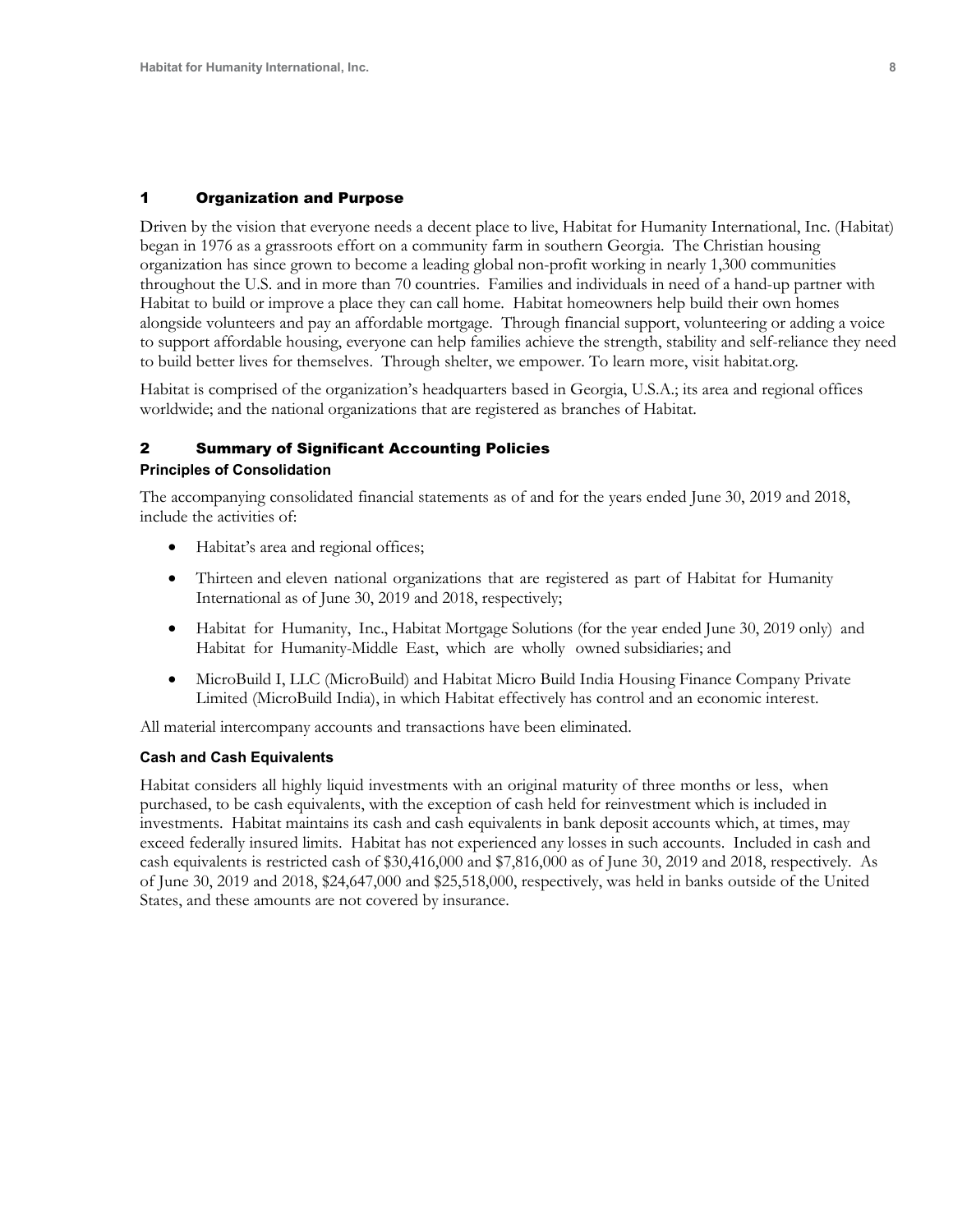#### **Investments**

Realized and unrealized gains and losses on marketable securities are determined by using specific identification. Investment income and net increase (decrease) on investments of donor-restricted endowments are reported as follows:

- As increases in net assets with donor restrictions if the terms of the gift or relevant state law require that they be added back to the principal of the contributions with donor restrictions held in perpetuity.
- As decreases in net assets without donor restrictions when there are losses that reduce the fair value of the assets of endowment funds below the required level and as increases in net assets without donor restrictions when there are gains that restore the fair value of the assets of endowment funds to the required level.
- As increases (decreases) in net assets with donor restrictions, in all other cases.

#### **Contributions Receivable**

Contributions receivable that are expected to be collected within one year are recorded at net realizable value. Contributions receivable that are expected to be collected in future years are recorded at their fair value based on the present value of their estimated future cash flows and are discounted at the rate applicable to the year in which the contribution was made. The discount rates used reflect the assumptions about market risks that are not otherwise considered in the cash flows.

Habitat does not recognize conditional promises to give as a receivable. Habitat recognizes a receivable only to the extent the condition has been satisfied. As of June 30, 2019 and 2018, conditional promises to give amounted to \$22,448,000 and \$30,420,000, respectively, and are not recorded in the consolidated financial statements.

#### **FlexCAP Program**

Investor notes payable are special obligations of Habitat secured solely by affiliate general obligation promissory notes (affiliate notes receivable), which are, in turn, secured by mortgages held by the affiliates. The notes are payable over five to ten years. The proceeds received from investor notes payable were disbursed to those affiliates that signed affiliate notes receivable with Habitat. Affiliate notes receivable are collectible over five to ten years and are secured by mortgages held by those affiliates. The investor notes payable and affiliate notes receivable have interest rates ranging as follows:

|                            | 2019            | 2018            |
|----------------------------|-----------------|-----------------|
|                            |                 |                 |
| Investor notes payable     | 2.8% to 5.0%    | 2.8% to 6.0%    |
| Affiliate notes receivable | $3.0\%$ to 6.5% | $3.0\%$ to 6.5% |

For FlexCAP issuances prior to June 30, 2015, Habitat required that each of its affiliates post a cash reserve equal to one quarter of the annual debt service to safeguard against nonpayment by the affiliate. The reserve funds are invested in money market funds or certificates of deposit and are recorded as cash and cash equivalents and investments in the consolidated statements of financial position.

The real estate securing these mortgages is concentrated in the states of North Carolina (17%) and Florida (17%). The remaining balance is secured by real estate in cities located throughout the United States, with no city comprising more than 5% of the balance.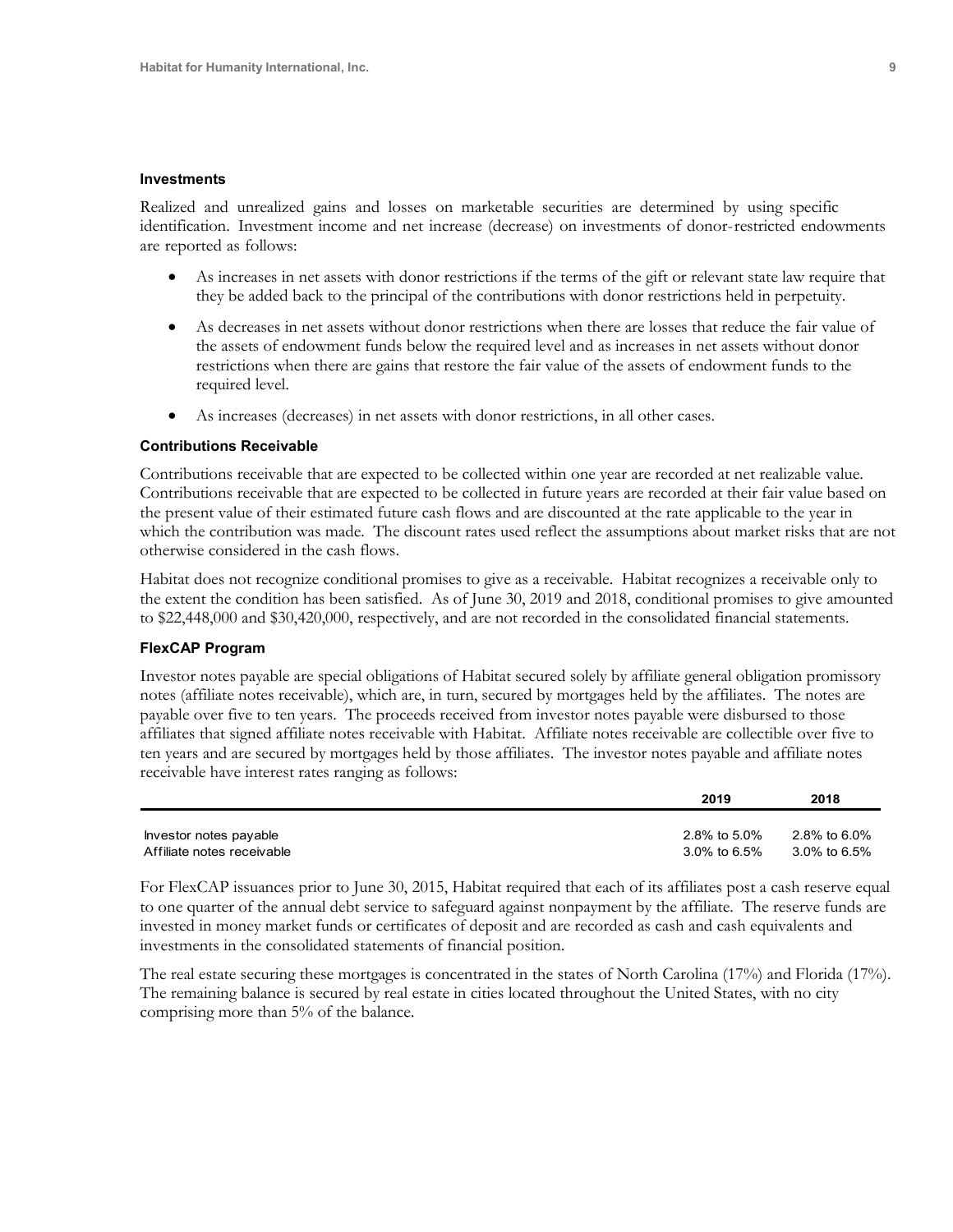#### **Due From/To Affiliates**

Due from affiliates consists primarily of non-interest-bearing, unsecured, demand notes from Habitat affiliates in the U.S. An allowance for estimated doubtful accounts is provided, as considered appropriate, based on identification of specific uncollectible receivables and a general reserve that is based on the method of payment by the affiliate and past payment experience. A majority of these loans originated with affiliates that are participating in the Self-help Homeownership Opportunity Program (SHOP) grant. Habitat treats 25% of the grant disbursements as a loan to affiliates that must be paid back to Habitat without interest. The Department of Housing and Urban Development (HUD) has determined that the proceeds from the loans to affiliates must be disbursed as an additional SHOP grant. Amounts loaned and collected under SHOP loans are reflected as a liability (due to affiliates) until these proceeds are appropriately redistributed or until the appropriate financial closeout report is submitted to HUD. During the year ended June 30, 2018, financial closeout reports were submitted and accepted by HUD for the SHOP program year 2014, allowing \$1,221,000 of this balance to be recognized as other income in the consolidated statements of activities.

Other amounts due from affiliates consist of advances made to participating beneficiaries for European Union (EU) grants. The advances for EU grants are held as a receivable until the beneficiary provides satisfactory reporting of the program expenditures incurred, at which point the program transfer and related revenue is recognized.

# **Loans to Microfinance Institutions**

Loans to microfinance institutions are recorded in the consolidated statements of financial position at their unpaid principal amounts. Interest income is accrued based on the outstanding principal amount and contractual terms of each individual loan. Interest is collected quarterly. Once a loan becomes six months delinquent in paying their obligations, interest is no longer accrued on that obligation until such time as the delinquency is cleared.

# **Allowance for Loan Losses**

The allowance for loan losses is based on assessments of certain factors, including historical credit loss experience of similar type loans, MicroBuild's credit loss experience, the amount of past due and nonperforming loans, specific known risks, and current and anticipated economic, country, regulatory and interest rate conditions. Evaluation of these factors involves subjective estimates and judgments that may change. Additions to the allowance for loan losses are provided through the consolidated statements of activities. Subsequent recoveries, if any, are credited to the allowance for loan losses.

### **Derivative Instruments**

MicroBuild, when deemed appropriate, uses derivatives as a risk management tool to mitigate the potential impact of certain market risks. The market risks managed by MicroBuild through the derivative instruments are foreign currency exchange rate risk and interest rate risk related to loans that are made in currencies other than the U.S. Dollar. The derivative instrument is carried at fair value in the consolidated statements of financial position and the related change in fair value is reflected in the consolidated statements of activities.

### **Mortgages Receivable**

Mortgage receivable balances represent the amount charged to the homeowners for Habitat houses built and secured with real estate that are to be paid back over a mutually established period of time. These mortgages are typically paid back on a monthly basis.

Generally, Habitat's mortgages are non-interest-bearing. Mortgages in the African countries are effectively discounted to reflect inflation rates. In Asian countries, the mortgage receivable balances are discounted using a bank long-term lending rate in effect at the date the mortgage is issued.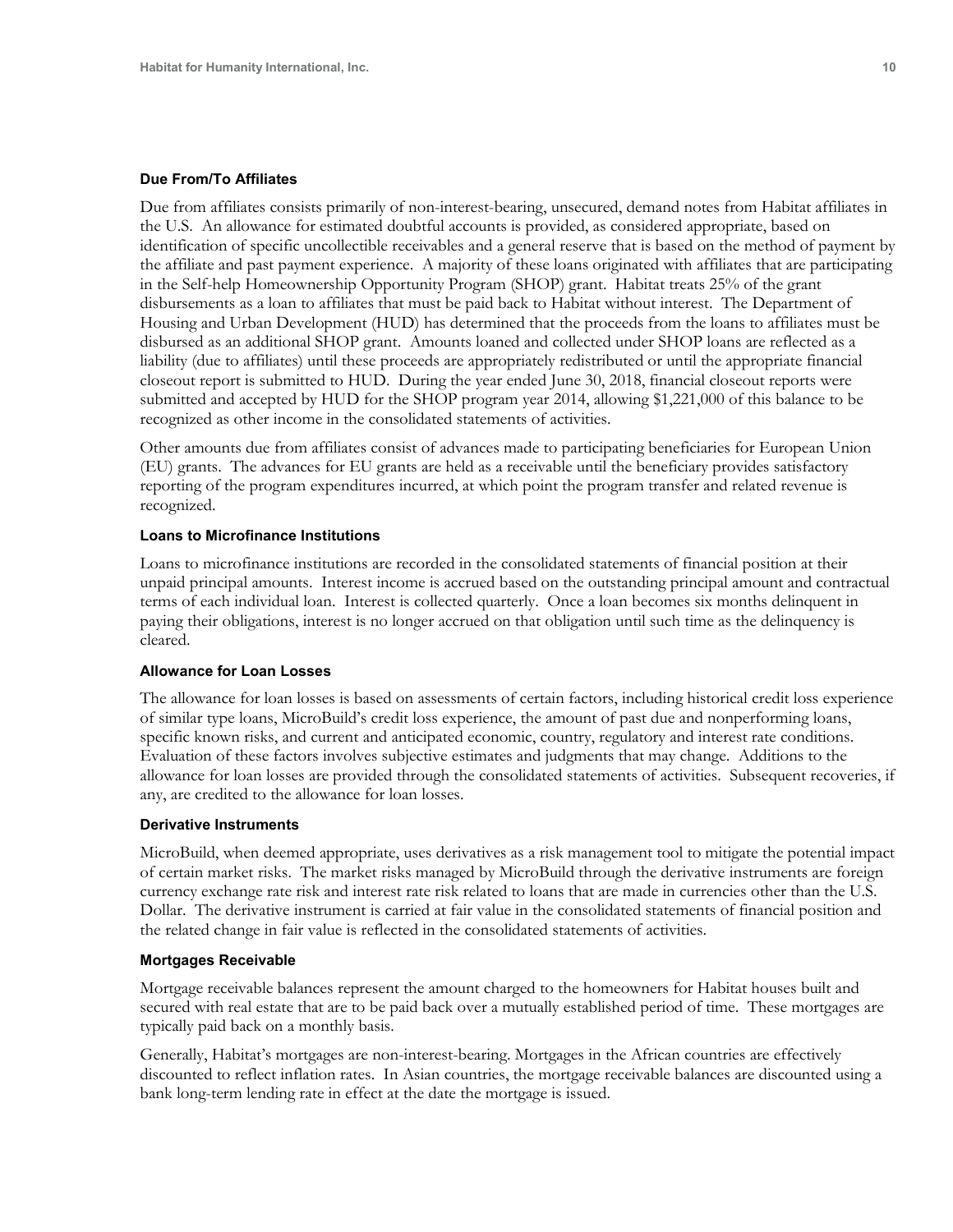#### **Inventories**

Inventories represent building materials and materials to be used in construction of Habitat houses or sold in Habitat affiliate ReStores. Donated product inventory is recorded at the fair value on the date of receipt, and such items are expensed as program services expense when used or shipped to U.S. affiliates, based upon the specific identification method. Purchased inventory is recorded at the lower of cost or market determined by the specific identification method. Inventory is recorded net of any allowance for obsolescence on the consolidated balance sheets. For the years ended June 30, 2019 and 2018, a loss for obsolescence of \$379,000 and \$1,439,000, respectively, is recorded as donated assets distributed in the accompanying consolidated statements of functional expenses.

#### **Land, Buildings, Capital Leases, and Equipment**

Land, buildings, capital leases, and equipment over \$5,000 are recorded at acquisition cost for purchased items and fair value for contributed items, including costs necessary to get the asset ready for its intended use. Additionally, certain application development costs incurred to develop internal-use software are capitalized and amortized over the expected useful life of the software application. These costs are included in prepaids and other assets until they are placed in service. Depreciation expense and amortization expense of assets are provided on a straight-line basis over the estimated useful lives of the respective assets, as follows:

|                                      | Years         |
|--------------------------------------|---------------|
| Buildings and leasehold improvements | $20-30$ years |
| Furniture and equipment              | 5-10 years    |
| Computer hardw are and softw are     | 3 years       |
| Vehicles                             | 3-5 years     |

# **Charitable Gift Annuities**

Habitat has a gift annuity program whereby it enters into irrevocable contracts with certain donors. Habitat agrees to make payments to donors at prescribed intervals over the life of the donor. The assets received are recorded at their fair value, and the related liability is recorded as an annuity obligation. For the year June 30, 2019, annuity obligations are recorded at the present value of expected future payments based on the 2012 Individual Annuity Reserving Table and the prevailing interest rate. For the year ended June 30, 2018, annuity obligations are recorded at the present value of expected future payments based on the Annuity 2000 Table and the prevailing interest rate. The difference is classified as contributions without donor restrictions on the consolidated statements of activities. Habitat maintains charitable gift annuities in a separate portfolio, and the assets are invested in accordance with applicable state laws. Total cash and investments held in the gift annuity portfolio were \$11,077,000 and \$10,356,000 as of June 30, 2019 and 2018, respectively.

Habitat is required to hold reserves related to the gift annuity program based on the laws in certain states in which the gifts are solicited. Such reserves totaled \$9,137,000 and \$8,331,000 as of June 30, 2019 and 2018, respectively, and are included in gift annuity investments on the accompanying consolidated statements of financial position.

# **Program Advances**

Program advances relate to cash received directly from government and nongovernmental agencies, not yet expended on the program. These amounts will be recognized as revenue as the expenses are incurred. As of June 30, 2019 and 2018, Habitat has recorded a program advance of \$42,600,000 and \$26,700,000, respectively, from a single-nongovernmental agency.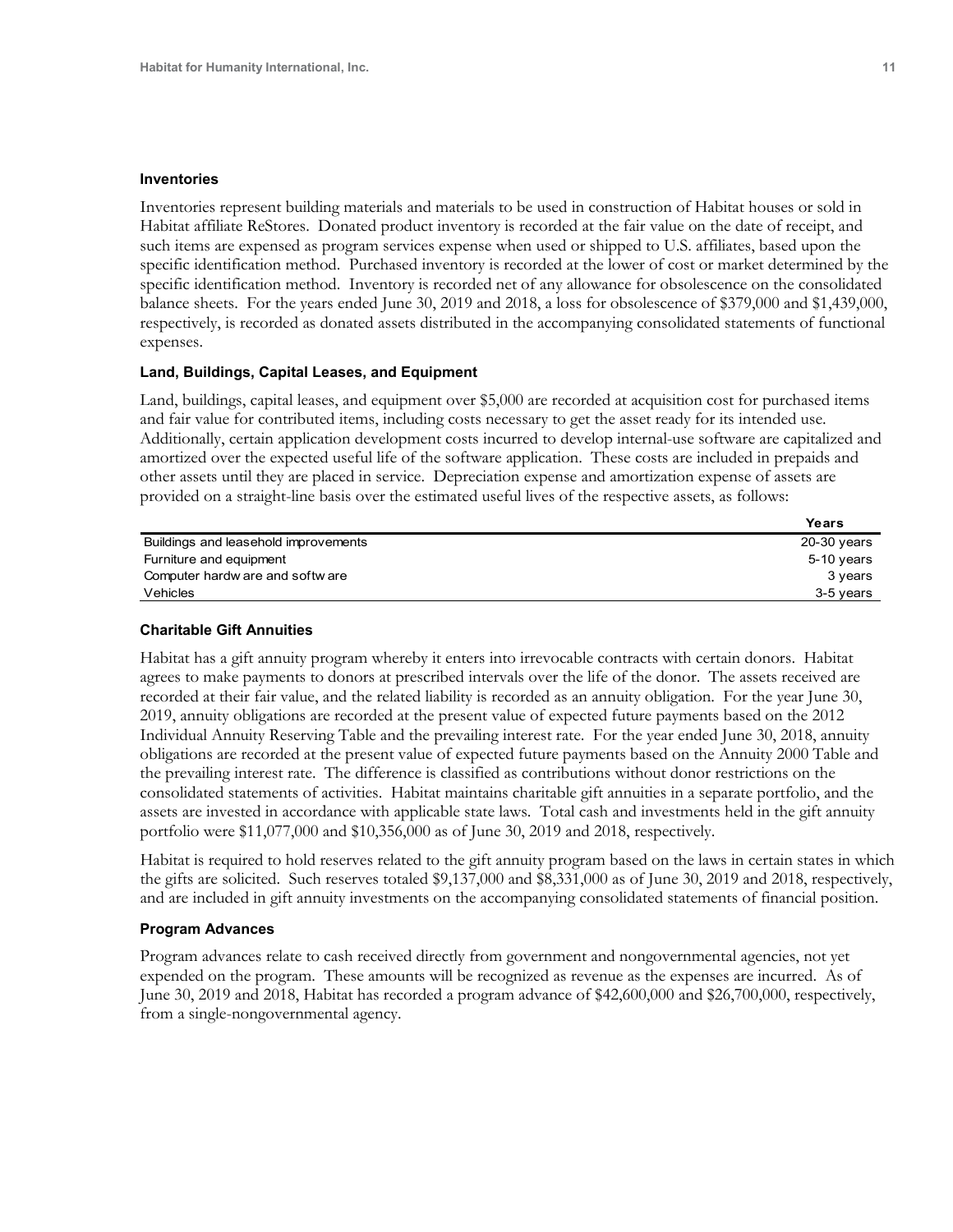#### **Net Assets**

Habitat's revenues and gains are classified as net assets with donor restrictions and net assets without donor restrictions based on the existence or absence of donor-imposed restrictions. These classifications are defined as follows:

Net assets with donor restrictions are subject to donor-imposed restrictions. The restrictions can contain donor-imposed restrictions that permit Habitat to use or expend the donated assets as specified and are satisfied either by the passage of time or by actions of Habitat. Net assets with donor restrictions also contain the principal amount of gifts that are required by donors to be permanently retained.

Net assets without donor restrictions do not contain donor restrictions or the donor-imposed restrictions have expired.

#### **Contributions**

Unconditional promises to give are recognized as revenue when the underlying promises are received by Habitat. Gifts of cash and other assets are reported as contributions with donor restrictions if they are received with donor stipulations that limit the use of the donated assets, or restricted as to time.

When a donor restriction expires, that is, when a stipulated time restriction ends or purpose restriction is accomplished, net assets with donor restrictions are reclassified to net assets without donor restrictions and reported in the consolidated statements of activities as a net assets released from restrictions.

Contributions with donor restrictions that are both received and released within the same year are recorded as an increase in net assets with donor restrictions and as a satisfaction of program restrictions.

#### **Government Grants**

Habitat receives funding from several federal financial assistance programs that supplement its traditional funding sources. Habitat recognizes the award as government grant revenue as the expenses stipulated in the grant agreement have been incurred.

Grant revenue on cost-reimbursement grants is recognized after the program expenditures have been incurred. As such, Habitat recognizes revenue and records a receivable for the reimbursement amount from the granting agency. Such grant programs are subject to independent audit under the Office of Management and Budget's (OMB's) Uniform Guidance (2 CFR 200), as well as review by grantor agencies. Such review could result in disallowance of expenditures under the terms of the grant or reductions in future grant funds. Based on prior experience, Habitat's management believes the costs ultimately disallowed, if any, would not materially affect the consolidated financial statements.

#### **Contributed Services**

Habitat produces and distributes public service television and radio announcements that focus attention on the programs Habitat provides. These Public Service Announcements (PSAs) are distributed to television stations and radio stations nationwide that then deliver the announcements to assist Habitat in its mission, free of charge. Habitat has contracted with independent outside agencies to track the date and time that each PSA displays and to estimate the fair value of the announcement based on the date, time, and market. Donated product revenue related to contributed PSAs and associated expense in the amount of \$4,660,000 and \$2,607,000 has been recognized in the consolidated statements of activities for the years ended June 30, 2019 and 2018, respectively.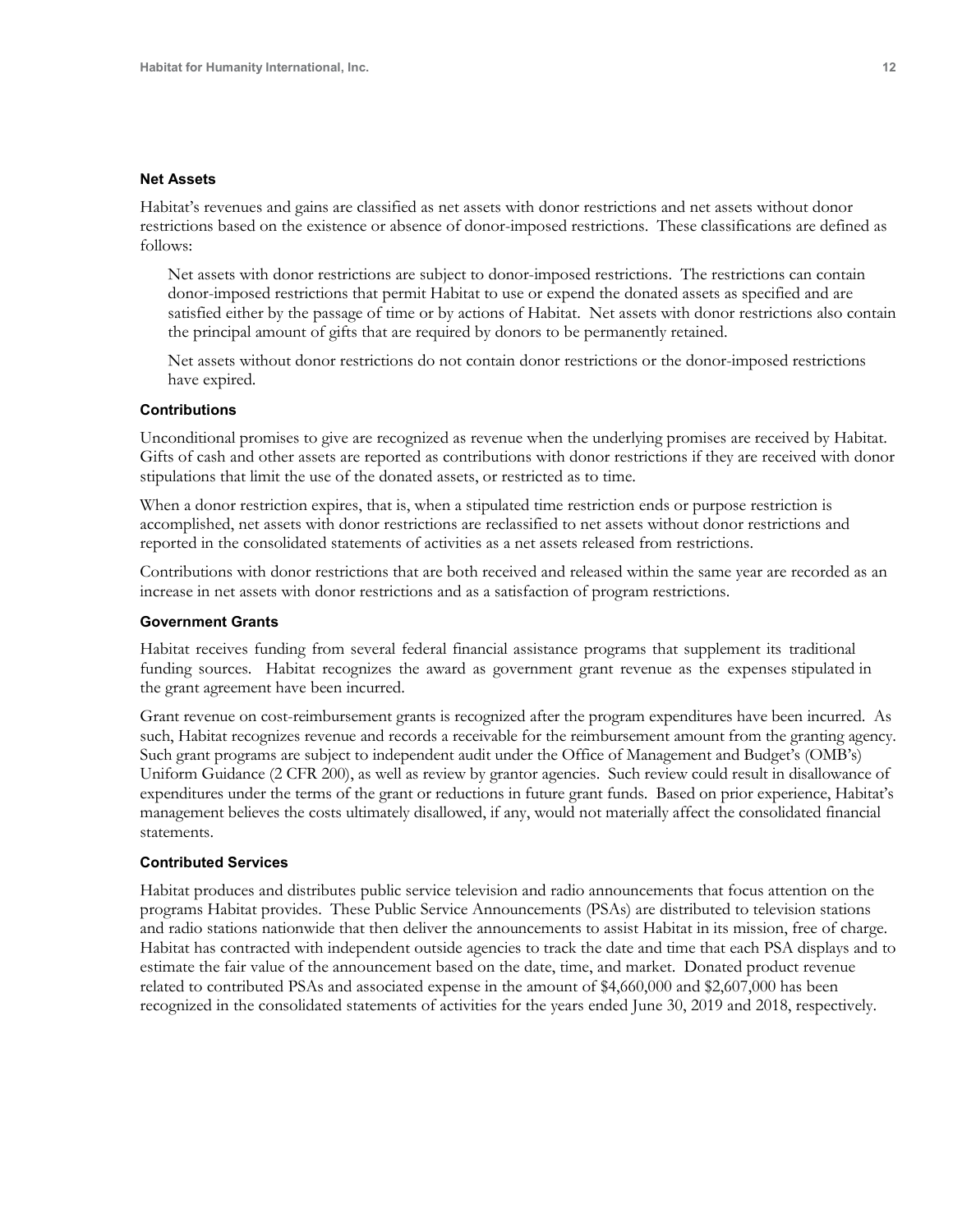Additionally, a substantial number of volunteers have made significant contributions of their time to Habitat's program and supporting services. The value of this contributed time is not reflected in the consolidated financial statements since it does not require a specialized skill. However, certain other contributed services that require specialized skills, where provided by individuals possessing those skills and otherwise needing to be purchased if not provided by donation, are recognized as revenue and expense. Such amounts, which are included in the accompanying consolidated statements of activities, totaled \$441,000 and \$519,000 for the years ended June 30, 2019 and 2018, respectively.

# **Program Services**

Program services expenses include direct transfers to affiliates and partners of cash and donated product, as well as payments to other vendors made on behalf of affiliates. For cash contributions, program services expenses are recorded when a promise to give is made by Habitat and received by the recipient organization. For donated product contributions, program services expenses are recorded upon delivery of donated product to the affiliate by Habitat or the donor.

# **Methods Used for Allocation of Expenses**

The consolidated statements of functional expenses present expenses by function and natural classification. Expenses directly attributable to a specific functional area of Habitat are reported as expenses of those functional areas. A portion of management and general costs that benefit multiple functional areas have been allocated across program and other supporting services based on estimates of time and effort spent by staff and resources. Depreciation and amortization expense are allocated using an allocation developed based on a review of the assets in service compared to the functions they support.

# **Estimates in the Financial Statements**

The preparation of consolidated financial statements, in conformity with accounting principles generally accepted in the United States of America, requires management to make estimates and assumptions that affect the reported amounts of assets and liabilities and disclosure of contingent assets and liabilities at the date of the consolidated financial statements and the reported amounts of revenues and expenses during the reporting period. Actual results may differ from those estimates.

### **Income Taxes**

Habitat is organized as a nonprofit corporation under the laws of the State of Georgia and is a tax-exempt organization under Section 501(c)(3) of the Internal Revenue Code and corresponding Georgia provisions. Donors of cash and/or property are entitled to the maximum charitable contribution deduction allowed by law. Habitat follows the guidance of Accounting Standards Codification (ASC) 740, *Accounting for Income Taxes*, related to uncertainties in income taxes, which prescribes a threshold of more likely than not for recognition and derecognition of tax positions taken or expected to be taken in a tax return. There are no such uncertain tax positions for Habitat for the years ended June 30, 2019 and 2018.

### **Fair Value Measurements**

Habitat reports financial instruments at fair value in accordance with Financial Accounting Standards Board ASC 820, which clarifies that fair value is an exit price, representing the amount that would be received to sell an asset or paid to transfer a liability in an orderly transaction between market participants. As such, fair value is a marketbased measurement that should be determined based on assumptions that market participants would use in pricing an asset or liability. As a basis for considering such assumptions, ASC 820 establishes a three-tier value hierarchy, which prioritizes the inputs used in the valuation methodologies in measuring fair value:

- Level 1 Observable inputs that reflect quoted prices (unadjusted) for identical assets or liabilities in active markets.
- Level 2 Other inputs that are directly or indirectly observable in the marketplace.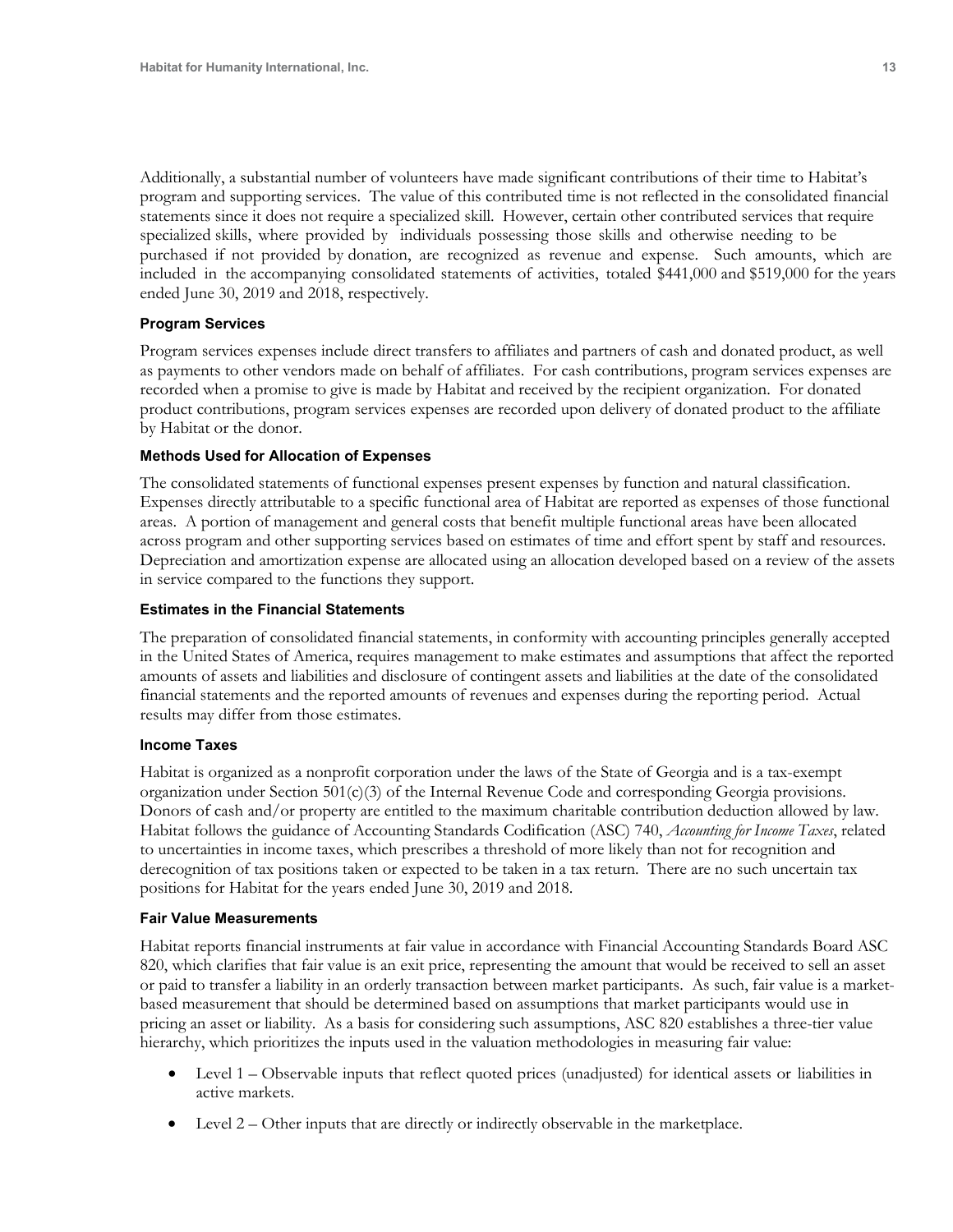• Level 3 – Unobservable inputs that are supported by little or no market activity.

The fair value hierarchy also requires an entity to maximize the use of observable inputs and minimize the use of unobservable inputs when measuring fair value. Observable inputs reflect the assumptions market participants would use in pricing the asset or liability developed from sources independent of the reporting entity, and unobservable inputs reflect the reporting entity's own assumptions about the assumptions market participants would use in pricing the asset or liability developed based on the best information available in the circumstances.

The following is a description of the valuation methodology used for assets measured at fair value. There have been no changes in the valuation methods.

Certificates of deposit are recorded based on their carrying value, which approximates fair value.

Common stock and mutual funds are principally valued at the regular trading session closing price on the exchange or market in which such fund are principally traded, using the market approach.

Equity (stock) funds listed or traded on any national market or exchange are valued at the last sales price as of the close of the principal securities exchange on which such securities are traded.

Fixed income (bond) funds, other than money market instruments, are generally valued at the most recent bid price of the equivalent quoted yield for such securities (or those of comparable maturity, quality, and type).

Auction rate securities are valued using a market comparables and/or discounted cash flow valuation approach.

Forward foreign exchange contracts consist of contracts that are valued primarily based on the spot currency exchange rate and the interest rate differential.

Cross-currency interest rate swaps consist of contracts that are valued primarily based on the spot currency exchange rate and discount curves based on local government treasury bill and bond auctions. Crosscurrency interest rate swaps consist of both Level 2 and Level 3 inputs, based on the availability of the market data for the underlying currencies.

Annuity obligations are recorded at fair value based on Level 3 inputs and other relevant market data based on the present value of the estimated future cash outflows. For the year ended June 30, 2019, the assumptions used in the valuation of the annuity liability include mortality in accordance with the 2012 Individual Annuity Reserving Table and a discount rate of 6% for all annuities, compounded annually, net of expenses. For the year ended June 30, 2018, the assumptions used in the valuation of the annuity liability include mortality in accordance with the Annuity 2000 Table and a discount rate of 6% for all annuities, compounded annually, net of expenses. These rates are commensurate with the risks associated with the ultimate payment of the obligation. For the years ended June 30, 2019 and 2018, Habitat recorded losses from the remeasurement of the gift annuity obligation to fair value of \$654,000 and \$143,000, respectively, included as other income in the accompanying consolidated statements of activities.

# **Fair Value of Financial Instruments**

Habitat's financial instruments consist of cash and cash equivalents, investments, receivables, accounts payable and accrued expenses, capitalized lease obligations payable, notes payable, annuity obligations, and investor notes payable. Cash and cash equivalents, receivables, accounts payable and accrued expenses, capitalized lease obligations payable, notes payable, and investor notes payable are stated at cost, which approximates fair value. Investments and the annuity obligations are recorded at their fair values, except for the Level 3 common stock and mutual fund investments, which are recorded at cost.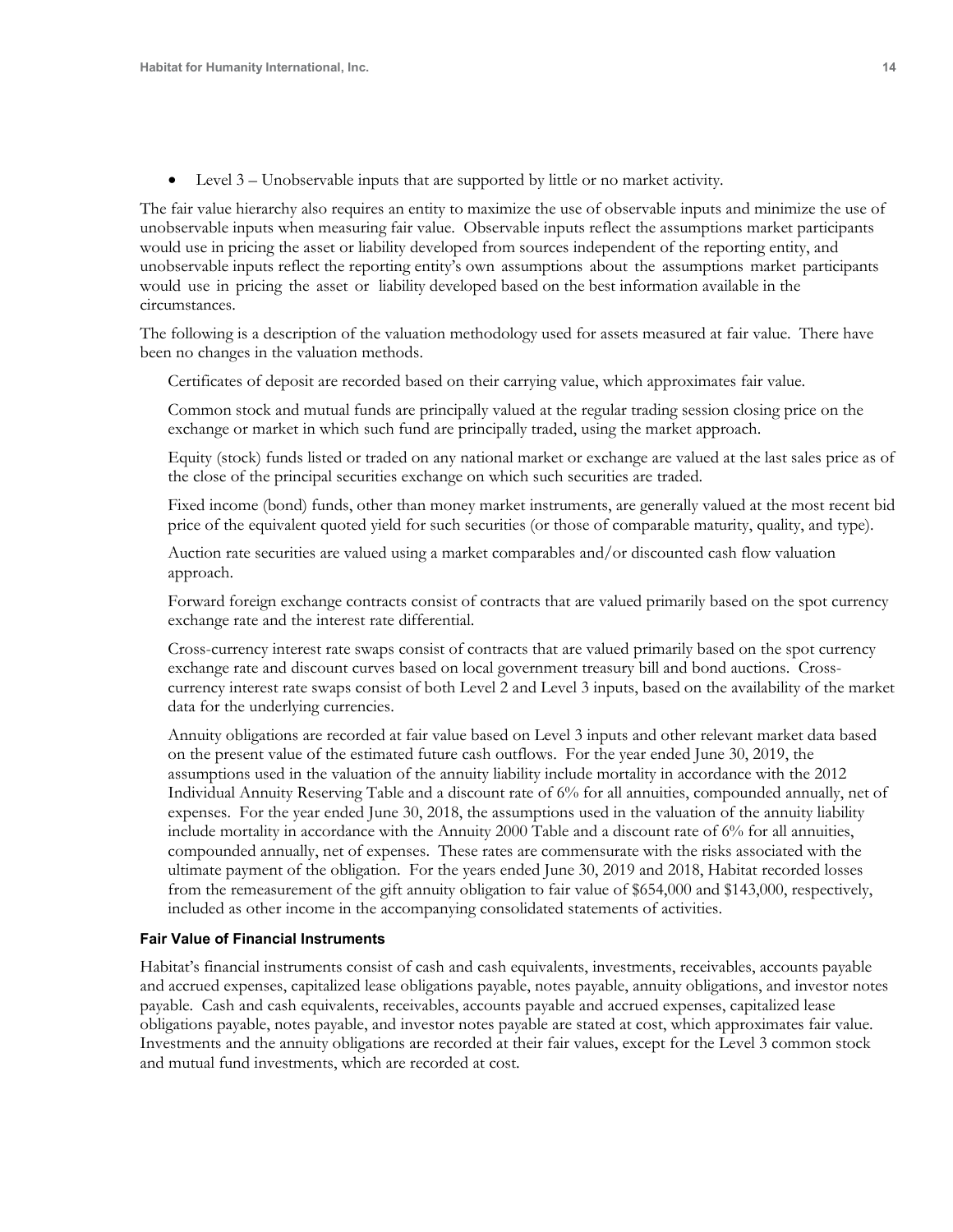#### **New Accounting Pronouncements**

In August, 2016, the FASB issued Accounting Standards Update (ASU) 2016-14, Presentation of Financial **Statements for Not-for-Profit Entities.** This guidance is intended to improve the net asset classification requirements and the information presented in the consolidated financial statements and notes about a not-forprofit's liquidity and availability of resources, expenses and investment returns, and cash flows. The main provisions of this guidance include: (a) presentation of only two classes of net assets now entitled "net assets without donor restrictions" and "net assets with donor restrictions"; (b) modifying the presentation of underwater endowment funds and related disclosures; (c) requiring that all not-for-profits present an analysis of expenses by function and nature and disclose a summary of the allocation methods used to allocate costs; (d) presenting investment return net of external and direct internal investment expenses; and (e) requiring the disclosure of quantitative and qualitative information regarding liquidity and availability of resources. Habitat has implemented ASU 2016-14 as of and for the year ended June 30, 2019, with retrospective application as of and for the year ended June 30, 2018.

#### **Investments**

Certain investments are held in debt securities with contractual maturities. Such investments mature as follows (in thousands):

|                             |   | 2019    | 2018   |
|-----------------------------|---|---------|--------|
|                             |   |         |        |
| Due in less than one year   | S | 125.127 | 42,881 |
| Due in more than five years |   | 31.201  | 31,524 |
|                             |   | 156.328 | 74,405 |

Investment income and net realized and unrealized (losses) gains are included in other income, net, and consist of the following (in thousands):

|                                                      | 2019               | 2018     |
|------------------------------------------------------|--------------------|----------|
| Net decrease in fair value of investments, including |                    |          |
| realized and unrealized gains and losses             | \$<br>$(2,633)$ \$ | (3, 129) |
| Interest and dividend income                         | 2.891              | 262      |
| Total investment income (losses)                     | 258                | (2,867)  |

# 3 Fair Value Measurements

In accordance with ASC 820, Habitat records cash and cash equivalents and marketable securities at fair value. As of June 30, 2019 and 2018, investments in marketable securities include auction rate securities, which are classified within Level 3 due to a lack of a liquid market for such securities. Management determined the value of these securities based on information regarding the quality of the security and the quality of the collateral, among other factors.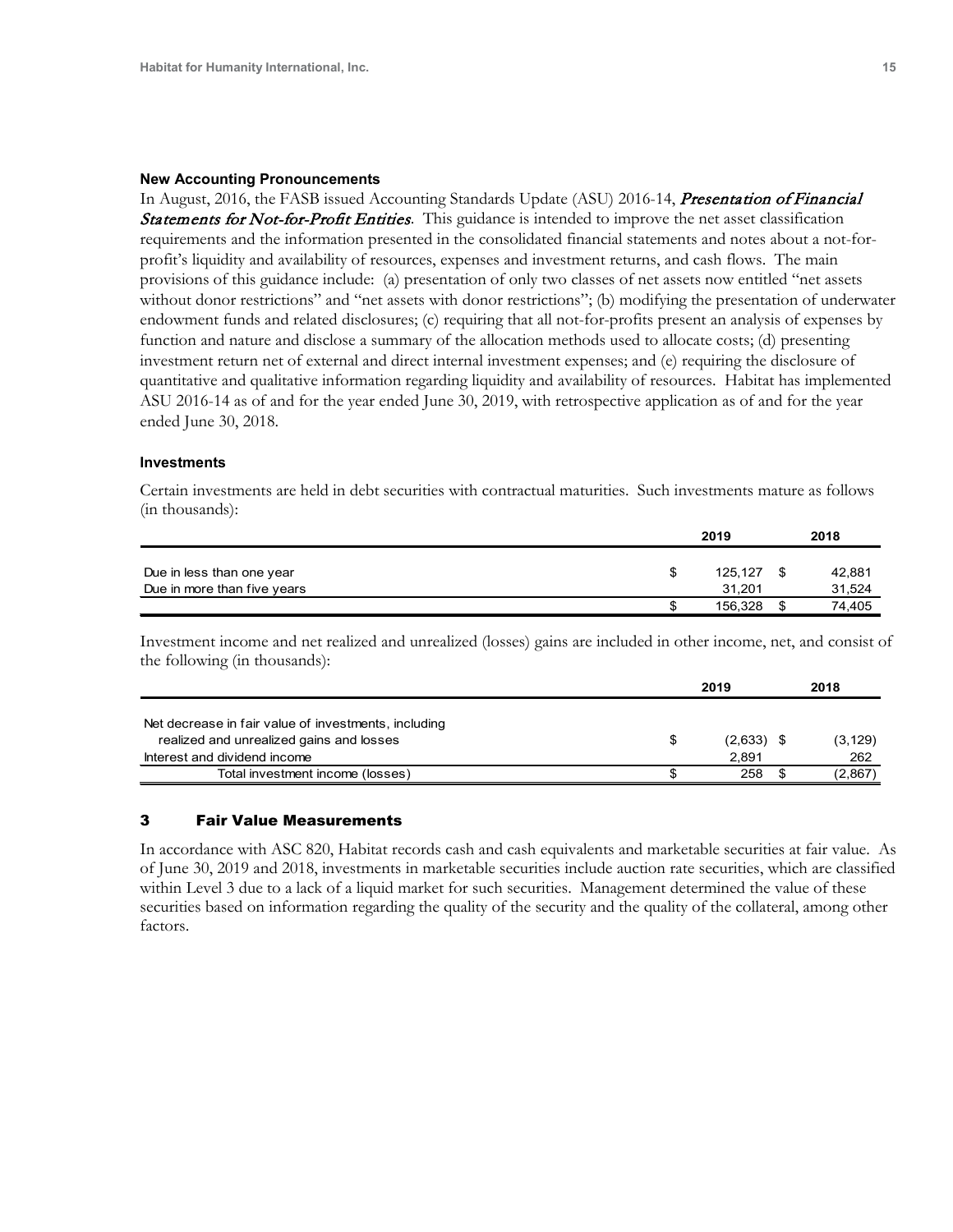In accordance with the fair value hierarchy described above, the following tables show the fair value of Habitat's financial assets and liabilities that are required to be measured at fair value as of June 30, 2019 and 2018 (in thousands):

|                                     | <b>Fair Value at</b><br>June 30, 2019 | <b>Quoted Market</b><br>Prices in<br><b>Active Markets</b><br>for Identical<br><b>Assets</b><br>(Level 1) |         |    | <b>Significant</b><br><b>Other</b><br><b>Observable</b><br><b>Inputs</b><br>(Level 2) | <b>Significant</b><br>Unobservable<br><b>Inputs</b><br>(Level 3) |         |  |
|-------------------------------------|---------------------------------------|-----------------------------------------------------------------------------------------------------------|---------|----|---------------------------------------------------------------------------------------|------------------------------------------------------------------|---------|--|
| Investments:                        |                                       |                                                                                                           |         |    |                                                                                       |                                                                  |         |  |
| Certificates of deposit and         |                                       |                                                                                                           |         |    |                                                                                       |                                                                  |         |  |
| other short-term investments        | \$<br>125,069                         | \$                                                                                                        | 124,817 | \$ | 252                                                                                   | \$                                                               |         |  |
| Common stock and mutual funds       | 22,623                                |                                                                                                           | 20,135  |    | 1,488                                                                                 |                                                                  | 1,000   |  |
| Auction rate securities             | 31,201                                |                                                                                                           |         |    |                                                                                       |                                                                  | 31,201  |  |
| Mortgage-backed securities          | 58                                    |                                                                                                           |         |    |                                                                                       |                                                                  | 58      |  |
|                                     | \$<br>178,951                         | \$                                                                                                        | 144,952 | \$ | 1,740                                                                                 | \$                                                               | 32,259  |  |
| Derivative instruments:             |                                       |                                                                                                           |         |    |                                                                                       |                                                                  |         |  |
| Forw ard foreign exchange contracts | \$<br>457                             | \$                                                                                                        |         | \$ | 457                                                                                   | \$                                                               |         |  |
| Cross-currency interest rate sw aps | (360)                                 |                                                                                                           |         |    | (16)                                                                                  |                                                                  | (344)   |  |
| Total derivative instruments        | \$<br>97                              | \$                                                                                                        |         | \$ | 441                                                                                   | \$                                                               | (344)   |  |
| Liabilities:                        |                                       |                                                                                                           |         |    |                                                                                       |                                                                  |         |  |
| Charitable gift arrangements        | \$<br>(7,223)                         | \$                                                                                                        |         | \$ |                                                                                       | \$                                                               | (7,223) |  |

|                                     | <b>Fair Value at</b><br>June 30, 2018 | <b>Quoted Market</b><br>Prices in<br><b>Active Markets</b><br>for Identical<br><b>Assets</b><br>(Level 1) |        |      | <b>Significant</b><br><b>Other</b><br><b>Observable</b><br><b>Inputs</b><br>(Level 2) | <b>Significant</b><br>Unobservable<br><b>Inputs</b><br>(Level 3) |          |  |
|-------------------------------------|---------------------------------------|-----------------------------------------------------------------------------------------------------------|--------|------|---------------------------------------------------------------------------------------|------------------------------------------------------------------|----------|--|
| Investments:                        |                                       |                                                                                                           |        |      |                                                                                       |                                                                  |          |  |
| Certificates of deposit and         |                                       |                                                                                                           |        |      |                                                                                       |                                                                  |          |  |
| other short-term investments        | \$<br>42,840                          | -\$                                                                                                       | 42,594 | - \$ | 246                                                                                   | - \$                                                             |          |  |
| Common stock and mutual funds       | 24,157                                |                                                                                                           | 23,606 |      |                                                                                       |                                                                  | 550      |  |
| Auction rate securities             | 31,524                                |                                                                                                           |        |      |                                                                                       |                                                                  | 31,524   |  |
| Mortgage-backed securities          | 41                                    |                                                                                                           |        |      |                                                                                       |                                                                  | 41       |  |
|                                     | \$<br>98,562                          | \$                                                                                                        | 66,200 | \$   | 247                                                                                   | \$                                                               | 32,115   |  |
| Derivative instruments:             |                                       |                                                                                                           |        |      |                                                                                       |                                                                  |          |  |
| Forw ard foreign exchange contracts | \$<br>(324) \$                        |                                                                                                           |        | -\$  | $(111)$ \$                                                                            |                                                                  | (213)    |  |
| Cross-currency interest rate sw aps | (175)                                 |                                                                                                           |        |      | (175)                                                                                 |                                                                  |          |  |
| Total derivative instruments        | \$<br>(499) \$                        |                                                                                                           |        | \$   | $(286)$ \$                                                                            |                                                                  | (213)    |  |
| Liabilities:                        |                                       |                                                                                                           |        |      |                                                                                       |                                                                  |          |  |
| Charitable gift arrangements        | \$<br>(6, 585)                        | -\$                                                                                                       |        | S    |                                                                                       |                                                                  | (6, 585) |  |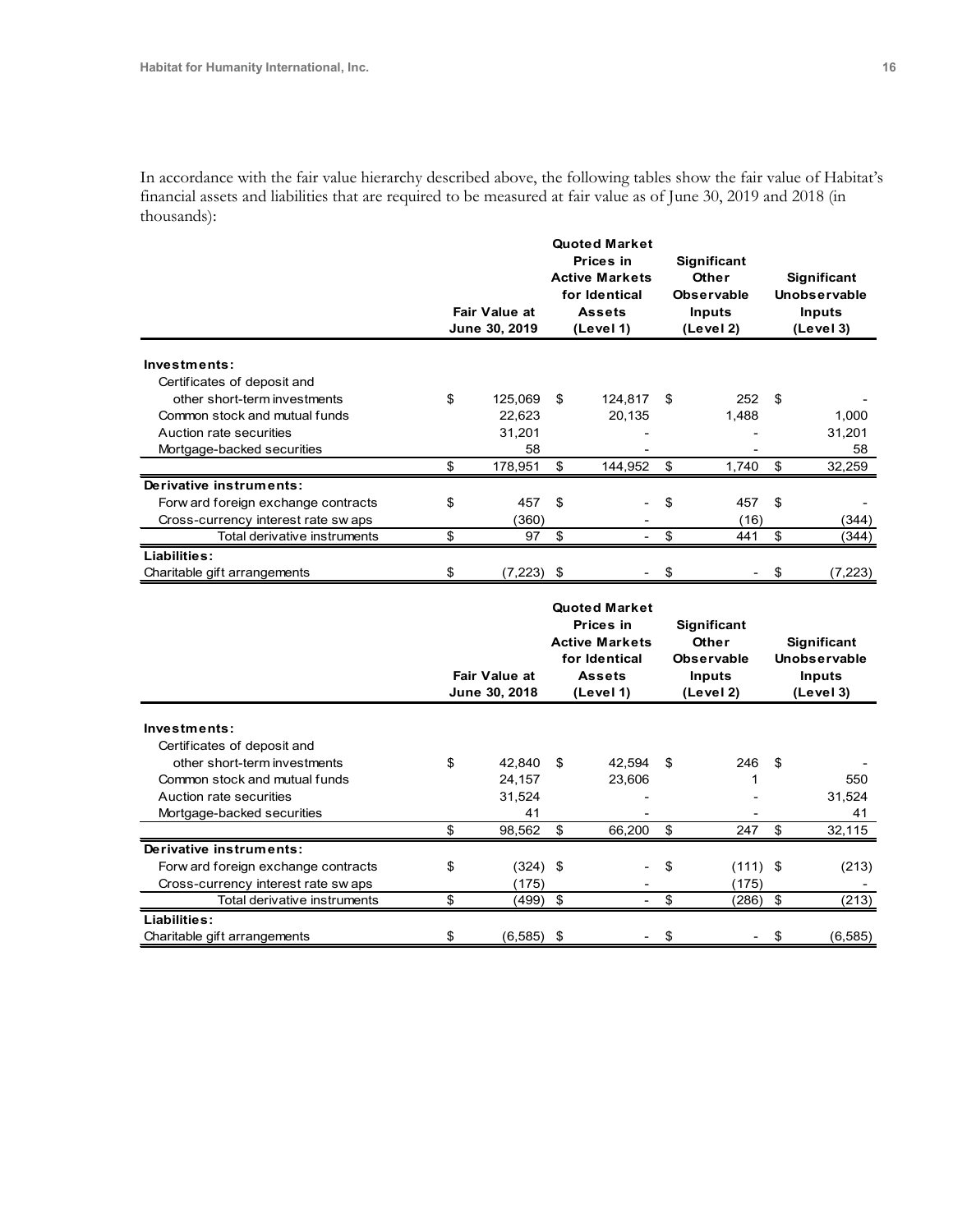Derivative instruments are included in loans to microfinance institutions, net on the accompanying consolidated statements of financial position.

The following table provides a reconciliation of the beginning and ending balances for assets measured at fair value using significant unobservable inputs (Level 3) as defined in ASC 820 as of June 30, 2019 and 2018 (in thousands):

|                                | 2019         |      | 2018   |
|--------------------------------|--------------|------|--------|
| <b>Balance at July 1</b>       | \$<br>32.115 | - \$ | 30,309 |
|                                |              |      |        |
| Purchases of assets            | 450          |      | 550    |
| Sales or redemptions of assets | (300)        |      | (400)  |
| Net unrealized (losses) gains  | (6)          |      | 1,656  |
| <b>Balance at June 30</b>      | 32.259       |      | 32,115 |

The following table provides a reconciliation of the beginning and ending balances for liabilities measured at fair value using significant unobservable inputs (Level 3) as defined in ASC 820 for the years ended June 30 2019 and 2018:

|                             | 2019               | 2018     |  |
|-----------------------------|--------------------|----------|--|
|                             |                    |          |  |
| <b>Balance at July 1</b>    | \$<br>$(6,585)$ \$ | (6, 592) |  |
| Additions to liabilities    | (614)              | (310)    |  |
| Payments to annuitants      | 416                | 376      |  |
| Terminations of liabilities | 215                | -82      |  |
| Net unrealized losses       | (655)              | (141)    |  |
| <b>Balance at June 30</b>   | (7,223)            | (6, 585) |  |

Marketable securities measured at fair value using Level 3 inputs consist of auction rate securities and certain mortgage-backed securities.

Auction rate securities require the use of Level 3 inputs to determine their value due to the lack of market activity and liquidity. Additionally, should Habitat have to sell the underlying securities prior to their maturity date or in a secondary market, the price received upon sale will be subject to prevailing market conditions. The underlying assets of the auction rate securities are collateralized primarily by the underlying assets of certain AAA, AA, and A-rated securities. Management assessed the value of the auction rate securities as of June 30, 2019 and 2018, using a market comparables and/or discounted cash flow valuation approach. Under the market comparables approach, indications of fair value from the secondary market are used to estimate the discount from par value based on trading activity for similar securities. The discounted cash flow approach utilizes a discounted cash flow model in which the expected future cash flows of the Student Loan Auction Rate Securities are discounted back to the Measurement Date using a yield that compensates for illiquidity. Both of the valuation methods described above take into consideration the risk and uncertainty associated with the pricing, given limited market activity and information. Management assessed the value of these securities as of June 30, 2019 and 2018, using a range of supportable market rates based upon an agreement with a reputable broker or purchaser to buy back these securities at the values stated.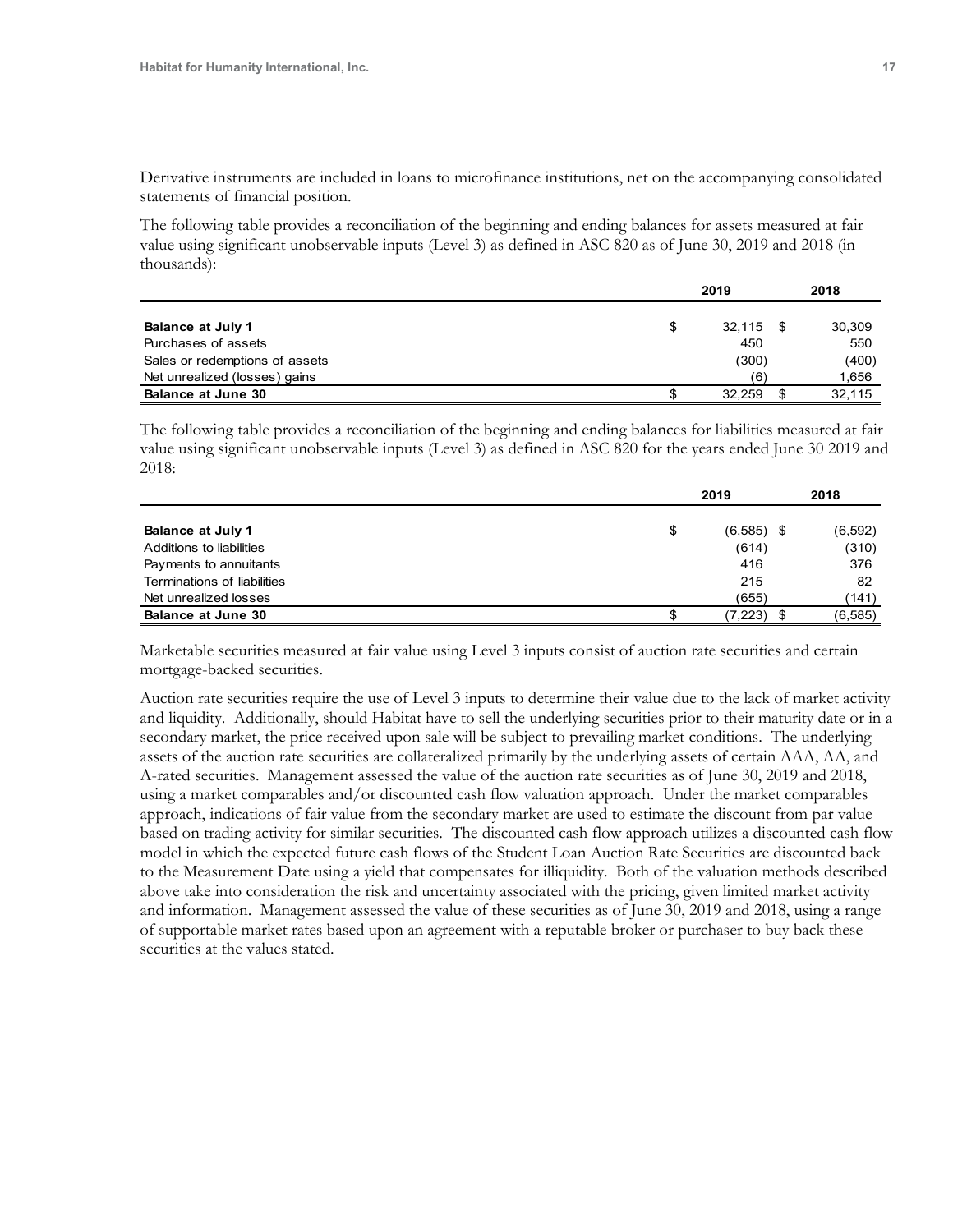# 4 Contributions and Grants Receivable

Contributions and grants receivable as of June 30 consist of the following (in thousands):

|                                    | 2019               | 2018     |
|------------------------------------|--------------------|----------|
| Contributions                      | \$<br>33,263<br>\$ | 39,114   |
| Government grants                  | 1,167              | 1,222    |
|                                    | 34,430             | 40,336   |
| Less unamortized discount          | (1,316)            | (2, 109) |
|                                    | 33,114             | 38,227   |
| Less allow ance for uncollectibles | (1,045)            | (1,073)  |
|                                    | \$<br>32,069<br>\$ | 37,154   |

These receivables are due as follows as of June 30 (in thousands):

|                           | 2019   | 2018 |        |
|---------------------------|--------|------|--------|
| Due in less than one year | 15.134 | S    | 14,665 |
| Due in one to five years  | 16.935 |      | 22,489 |
|                           | 32.069 |      | 37,154 |

Contributions receivable include donated product amounts of \$6,698,000 and \$11,403,000 as of June 30, 2019 and 2018, respectively.

Net contributions receivable includes one contributor in 2019 and two contributors in 2018 whose individual net outstanding contributions receivable are greater than 10% of the total net outstanding contributions receivable. As of June 30, 2019 and 2018, the net contributions receivable associated with these gifts totaled \$8,669,000 and \$16,648,000, respectively.

On October 1, 2008, a donor signed a gift agreement with Habitat for a legacy commitment of the residual value of the donor's estate at time of death, not to exceed \$100,000,000. This gift represents an unconditional promise and will be transferred to Habitat within five years of the donor's death. Seventy percent (70%) of the gift is designated for unrestricted charitable purposes over a five-year period, while the remaining thirty percent (30%) will fund an endowment with donor restrictions to be held in perpetuity. Due to uncertainties regarding the residual value of the estate at the donor's death, this gift has not been recognized in the consolidated financial statements. Through June 30, 2019, Habitat has received \$13,531,000 from the donor.

# 5 Loans to Microfinance Institutions

Loans to microfinance institutions as of June 30, 2019, consist of interest bearing loans, with interest rates ranging from 4.30% to 17.85% per annum over terms of over five years.

Future principal payments are as follows (in thousands):

|                                                         | Amount       |
|---------------------------------------------------------|--------------|
|                                                         |              |
| 2020                                                    | \$<br>34,810 |
| 2021                                                    | 29,997       |
| 2022                                                    | 34,828       |
| 2023                                                    | 5,976        |
| 2024                                                    | 2,300        |
|                                                         | 107,911      |
| Add value of derivative instruments                     | 97           |
| Less unrealized loss for currency exchange fluctuations | (1, 298)     |
| Less allow ance for uncollectibles                      | (2,539)      |
|                                                         | 104,171      |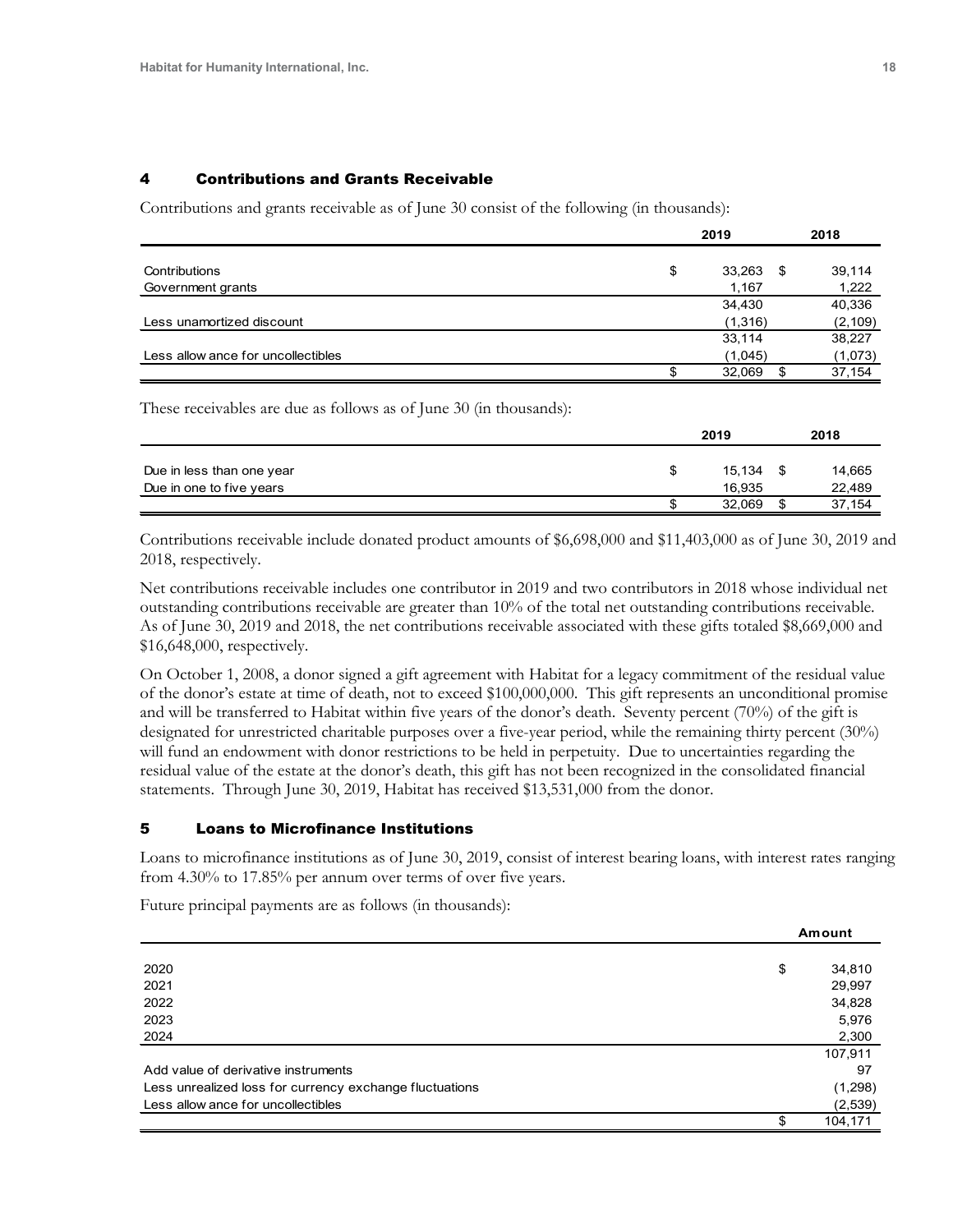MicroBuild makes loans to micro-finance institutions that are working in developing foreign markets and may be subject to increased risks due to political and regulatory environments, and overall market and economic factors in those countries. These risks are magnified in countries with emerging markets, since these countries may have relatively unstable governments and less established markets and economies.

At June 30, 2019 and 2018, all of MicroBuild's loans to microfinance institutions are with forty-four MFI's in twenty-eight countries. As of June 30, 2019 and 2018, loans to microfinance institutions in India comprised 18% and 17%, respectively, of the total outstanding portfolio.

In the event that a microfinance institution is unable to repay its loan according to its original schedule, MicroBuild pursues collection and workout plans including interest only payments, reduced payments and/or moratorium on payments, depending on the individual microfinance institution's circumstances. It is MicroBuild's preference not to provide any concession which reduces the loan's yield; however, there are some situations that warrant discontinuing interest payments for a certain period of time. Generally, MicroBuild discontinues interest accrual for all loans on which collection of interest is not reasonably expected (i.e., once the obligor becomes six months' delinquent in paying its interest payments). Interest income on nonaccrual loans is recognized on a cash basis. Loans are returned to accrual status when all principal and interest amounts contractually due are brought current and future payments are reasonably assured. As of June 30, 2019 and 2018, MicroBuild had five and three loans of approximately \$1,700,000 and \$2,800,000, respectively, which are greater than 180 days outstanding.

Activity in the allowance for loan losses on loans to microfinance institutions is as follows for the years ended June 30 (in thousands):

|                                     |   | 2019    |  | 2018  |  |
|-------------------------------------|---|---------|--|-------|--|
|                                     |   |         |  |       |  |
| Balance at beginning of year        | S | 3,322   |  | 2,916 |  |
| Allow ance for loan losses          |   | 375     |  | 423   |  |
| Recovery of previous loan provision |   | (81)    |  | (17)  |  |
| Loan forgiveness                    |   | (1,077) |  |       |  |
| Balance at end of year              |   | 2,539   |  | 3,322 |  |

Under ASC Topic 310-10, *Accounting by Creditors for Impairment of a Loan*, a loan is considered impaired when, based on current information, it is probable that MicroBuild will not receive all amounts due in accordance with the contractual terms of the underlying loan agreement. The fair value of the loan is then compared with the recorded investment in the loan to determine whether or not a specific reserve is necessary.

The percentage of portfolio analysis for the impaired loans as of June 30, 2019 and 2018 is as follows (in thousands):

|                                              | Percent of |               |                  | Percent of    |                  |
|----------------------------------------------|------------|---------------|------------------|---------------|------------------|
|                                              |            | June 30, 2019 | <b>Portfolio</b> | June 30, 2018 | <b>Portfolio</b> |
|                                              |            |               |                  |               |                  |
| Investment in impaired loans                 | S          | 5.933         | 6% \$            | 4.604         | 6%               |
| Allow ance for loan losses on impaired loans |            | 2,539         | 3%               | 3.322         | 4%               |
| Remaining potential exposure, as of June 30  |            | 3.394         | 3%               | 1.282         | 2%               |

An additional \$1,076,507 of principal payments have been received on these loans since June 30, 2019 through the date of these consolidated financial statements.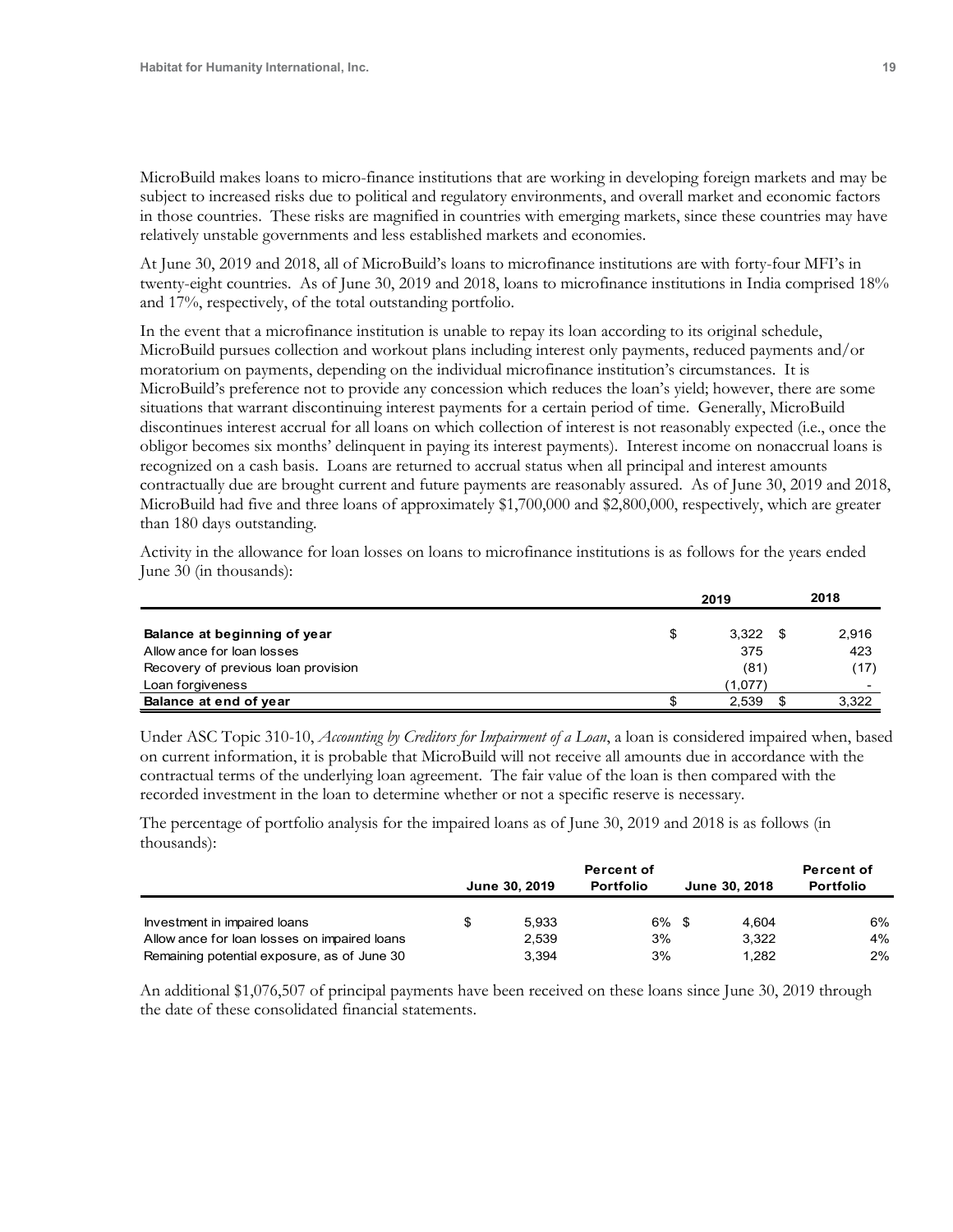MicroBuild makes loans in foreign currencies, subject to various limitation, to accommodate clients who do not have access to U.S. currency. The portfolio includes loans made in several foreign currencies as listed below with the U.S. Dollar (\$) equivalent as of June 30, 2019 and 2018 as follows (in thousands):

| Currency            |    | 2019                     | 2018         |  |
|---------------------|----|--------------------------|--------------|--|
|                     |    |                          |              |  |
| U.S. Dollar         | \$ | 46,400                   | \$<br>41,506 |  |
| <b>Indian Rupee</b> |    | 17,136                   | 13,808       |  |
| Euro                |    | 13,580                   | 8,464        |  |
| Kazakhstan Tenge    |    | 7,000                    | 1,000        |  |
| Colombian Peso      |    | 6,000                    | 2,000        |  |
| Georgian Lari       |    | 4,000                    | 4,000        |  |
| Honduran Lempira    |    | 3,000                    | 2,000        |  |
| Guatemalan Quetzal  |    | 3,000                    | 2,000        |  |
| Moldovan Leu        |    | 2,426                    | 2,426        |  |
| Peruvian New Sol    |    | 2,000                    | 1,000        |  |
| Jordanian Dinar     |    | 1,500                    | 1,500        |  |
| Dominican Peso      |    | 1,000                    | 1,000        |  |
| Kenyan Shilling     |    | 869                      | 869          |  |
| Sri Lankan Rupee    |    | $\overline{\phantom{0}}$ | 1,000        |  |
| Costa Rican Colon   |    |                          | 500          |  |
|                     | \$ | 107,911                  | \$<br>83,073 |  |

# 6 Due From Affiliates

Due from affiliates as of June 30 consist of the following (in thousands):

|                                            | 2019              | 2018   |
|--------------------------------------------|-------------------|--------|
| SHOP grant                                 | \$<br>5,268<br>\$ | 6,600  |
|                                            |                   |        |
| Advances for EU grants                     | 1,882             | 1,865  |
| Capital magnet fund grant                  | 120               | 950    |
| Note receivable from national organization |                   | 876    |
| Other                                      | 1.424             | 1,450  |
|                                            | 8,694             | 11,741 |
| Less allow ance for uncollectibles         | (797)             | (979)  |
|                                            | 7,897<br>£.       | 10,762 |

Certain amounts that have been included in the allowance for uncollectible accounts may be forgiven in the future and treated as program transfers to affiliates.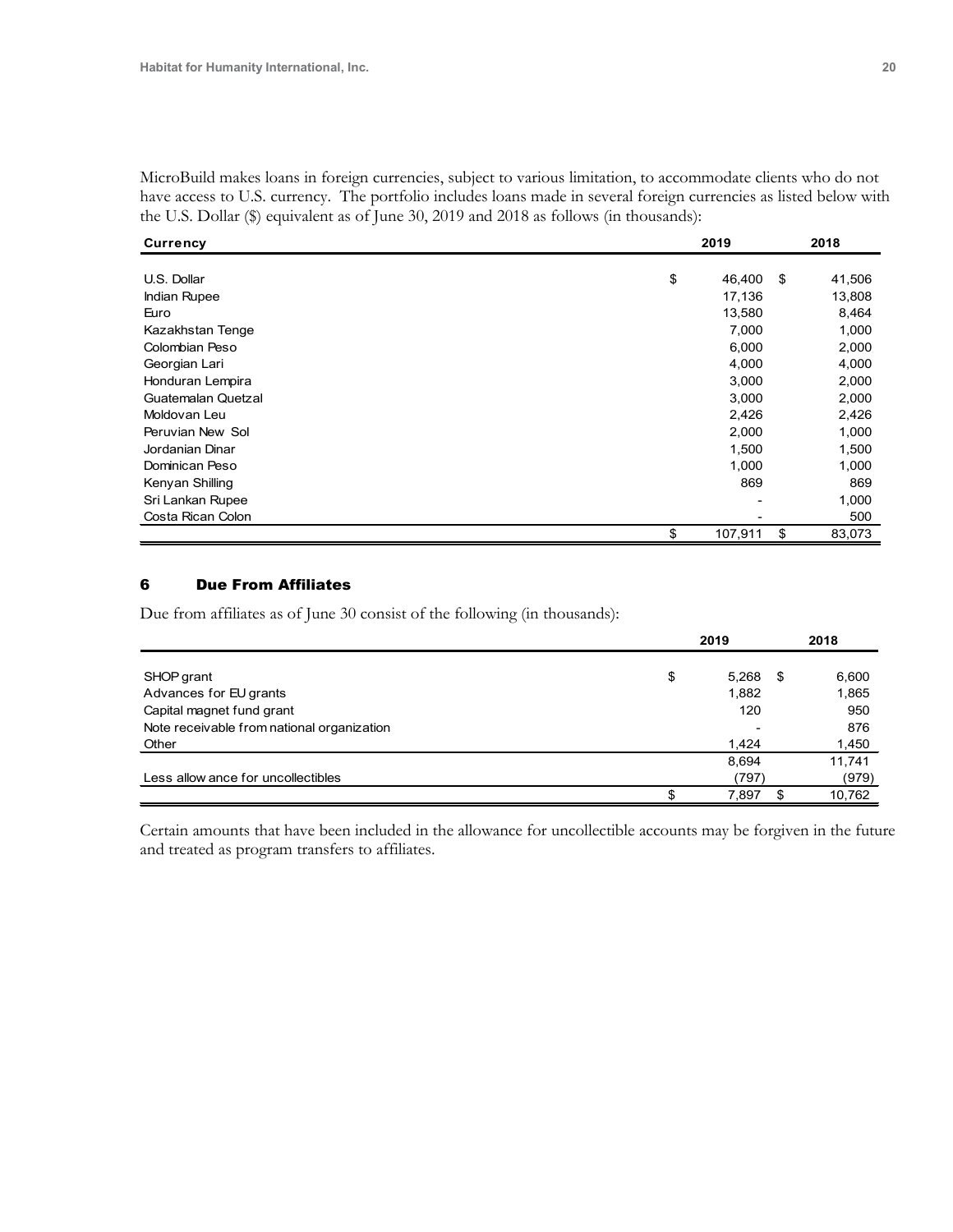# 7 Availability of Assets

Habitat's financial assets available within one year as of June 30, 2019 and 2018 for general expenditure are as follows (in thousands):

|                                                                  |    | 2019          | 2018      |  |
|------------------------------------------------------------------|----|---------------|-----------|--|
| Cash and cash equivalents                                        | \$ | 54.380<br>\$  | 103,742   |  |
| <b>Investments</b>                                               |    | 125.127       | 42.881    |  |
| Receivables                                                      |    | 15,134        | 14,665    |  |
| Total finanacial assets available within one year                |    | 194.641       | 161.288   |  |
| Less:                                                            |    |               |           |  |
| Board designated for operating reserve unavailable to management |    |               |           |  |
| w ithout Board approval                                          |    | (28, 613)     | (6,023)   |  |
| Net assets with donor purpose restrictions                       |    | (89, 970)     | (94, 664) |  |
| Program advances                                                 |    | (46,723)      | (35, 463) |  |
| Restricted cash                                                  |    | (1,803)       | (1,792)   |  |
|                                                                  | \$ | 27,532<br>\$. | 23.346    |  |

Habitat structures its financial assets to be available as its general expenditures, liabilities, and other obligations come due. To help manage unanticipated liquidity needs, Habitat maintains a line of credit in the amount of \$1,000,000, which can be drawn upon. Further, Habitat maintains an operating reserve included as part of cash and cash equivalents on the accompanying consolidated statements of financial position.

# 8 Land, Buildings, and Equipment

Land, buildings, and equipment as of June 30 consist of the following (in thousands):

|                                                       | 2019 |          | 2018 |          |
|-------------------------------------------------------|------|----------|------|----------|
|                                                       |      |          |      |          |
| Land                                                  | \$   | 649      | - \$ | 714      |
| Buildings and leasehold improvements                  |      | 12.194   |      | 11,949   |
| Computer hardw are and softw are                      |      | 12.375   |      | 6,201    |
| Computer hardw are and softw are under capital leases |      | 3,536    |      | 3,366    |
| Furniture and equipment                               |      | 3,640    |      | 3,414    |
| <b>Vehicles</b>                                       |      | 2,257    |      | 2,237    |
|                                                       |      | 34,651   |      | 27,881   |
| Less accumulated depreciation and amortization        |      | (23,668) |      | (22,084) |
|                                                       | \$   | 10.983   | \$   | 5.797    |

Other supplemental disclosures related to land, buildings, and equipment are as follows for the years ended June 30 (in thousands):

|                                                     | 2019  |  | 2018  |
|-----------------------------------------------------|-------|--|-------|
|                                                     |       |  |       |
| Depreciation expense                                | 2.686 |  | 1,031 |
| Amortization expense on assets under capital leases | 808   |  | 772   |
| Accumulated amortization on capital leases          | 1.747 |  | 1.991 |
| Unamortized computer softw are costs                | 4.559 |  | 30    |
|                                                     |       |  |       |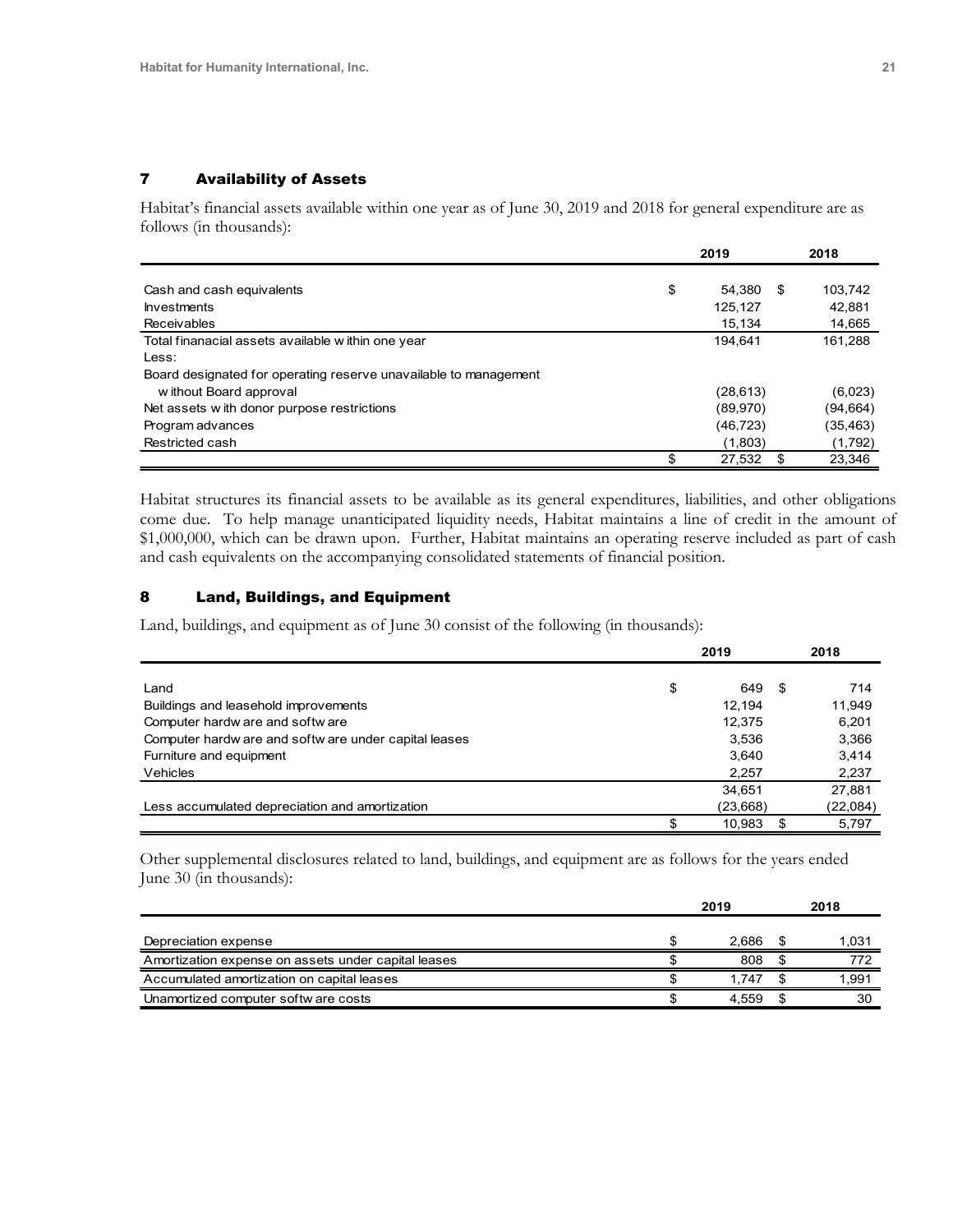# 9 Notes Payable

Notes payable as of June 30 consist of the following (in thousands):

|                                                                                                                                                               | 2019                  | 2018                  |
|---------------------------------------------------------------------------------------------------------------------------------------------------------------|-----------------------|-----------------------|
| Notes payable to Overseas Private Investment Corporation (OPIC),<br>secured by letters of credit, payable in quarterly installments of interest only at rates |                       |                       |
| ranging from 1.48% to 3.26% per anunum, with the principal sum due                                                                                            |                       |                       |
| full no later than January 15, 2025                                                                                                                           | \$<br>85,500          | \$<br>65,500          |
| Non-interest bearing performance based note payable                                                                                                           | 4,900                 | 1,000                 |
| Non-interest-bearing notes payable to affiliates upon completion of their                                                                                     |                       |                       |
| FlexCap payable                                                                                                                                               | 352                   | 724                   |
| Note payable to A.K. Capital Finance Private Limited, secured by the receivables                                                                              |                       |                       |
| of Microbuild India, payable in monthly installments of principal and                                                                                         |                       |                       |
| variable interest based on the three month Marginal Cost of Fund Based Lending                                                                                |                       |                       |
| Rate (MCLR) of the State Bank of India (SBI) beginning July 1, 2018 with the final                                                                            |                       |                       |
| payment due April 16, 2021                                                                                                                                    | 470                   | 729                   |
| Note payable to Nabsamruddhi Finance Limited, secured by the receivables                                                                                      |                       |                       |
| of Microbuild India, payable in quarterly installments of principal and interest of                                                                           |                       |                       |
| 11% beginning February 28,2019 with the final payment due November 30, 2022                                                                                   | 655                   |                       |
| Note payable to State Bank of India, secured by the receivables of Microbuild India,                                                                          |                       |                       |
| payable in monthly installments of principal and variable interest based on the one                                                                           |                       |                       |
| year MCLR of the SBI beginning April 30, 2019 with the final                                                                                                  |                       |                       |
| payment due February 28, 2022                                                                                                                                 | 683                   |                       |
| Note payable to Tata Capital Financial Services Limited, secured by the receivables                                                                           |                       |                       |
| of Microbuild India, payable in monthly installments of principal and                                                                                         |                       |                       |
| variable interest based on the Long-Term Lending Rate less 7.75%                                                                                              |                       |                       |
| beginning April 20, 2019 w ith the final payment due March 20, 2021                                                                                           | 697                   |                       |
| Less: unamortized debt issuance costs                                                                                                                         | 93,257                | 67,953                |
| Notes payable, net of unamortized debt issuance costs                                                                                                         | \$<br>(275)<br>92,982 | \$<br>(318)<br>67,635 |
|                                                                                                                                                               |                       |                       |

Future principal payments are as follows (in thousands):

|            |        | Amount |
|------------|--------|--------|
|            |        |        |
| 2020       | \$     | 10,514 |
| 2021       |        | 16,623 |
| 2022       |        | 11,397 |
| 2023       |        | 9,235  |
| 2024       |        | 31,538 |
| Thereafter |        | 13,950 |
|            | œ<br>Φ | 93,257 |

The notes payable to A.K. Capital Finance Private Limited, Nabsamruddhi Finance Limited, State Bank of India, and Tata Capital Financial Services Limited are payable in the Indian Rupee (INR) and has been converted to United States Dollar (USD) for disclosure.

On June 22, 2012, MicroBuild, a limited liability company in which Habitat has a controlling interest, entered into a \$45,000,000 limited liability loan agreement with OPIC, an agency of the United States. MicroBuild's three equity investors must match the remaining \$5,000,000 for this \$50,000,000 project. Additionally, Habitat must provide \$5,000,000 in guarantor letters of credit. These funds are then lent to microfinance institutions in various countries around the world. As of June 30, 2018, all of these commitments had been met by the three equity members, and the full amount had been drawn down from OPIC.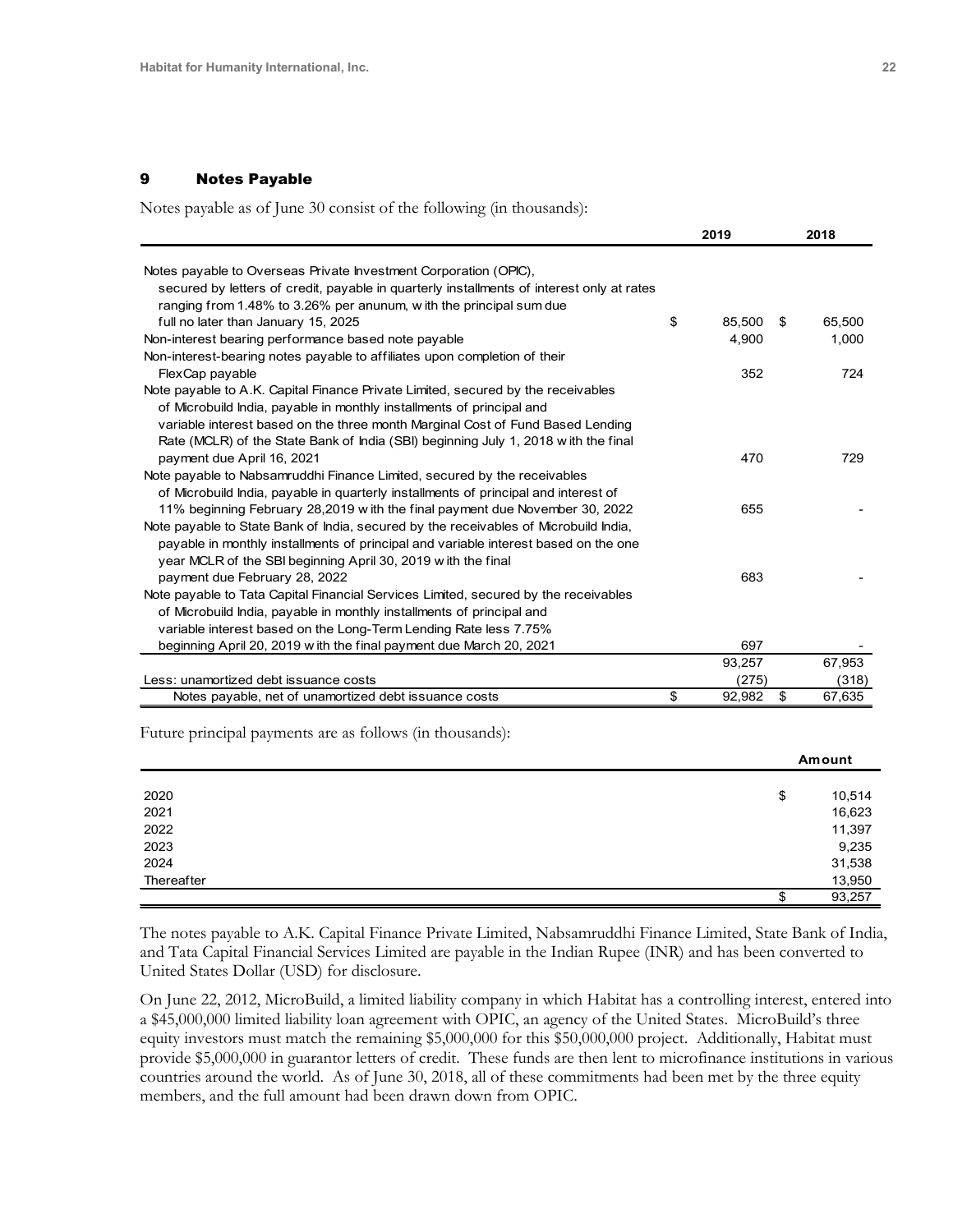Additionally, on May 18, 2016, MicroBuild entered into a second \$45,000,000 loan agreement with OPIC. One new investor was added during the year ended June 30, 2016. MicroBuild's equity members have committed to contribute the remaining \$5,000,000 for this \$50,000,000 project. Additionally, Habitat must provide \$5,000,000 in guarantor letters of credit for the full loan agreement. As of June 30, 2019, \$40,500,000 had been drawn against this second loan agreement, \$5,000,000 of additional capital has been contributed by Habitat and MetLife and \$4,500,000 in guarantor letters of credit have been provided. As of June 30, 2019 and 2018, Habitat provided \$9,500,000 and \$8,700,000, respectively, in total guarantor letters of credit associated with the notes payable to OPIC.

# 10 FlexCAP Program

Future principal payments on investor notes payable for the years ending June 30 are as follows (in thousands):

|            |         | Amount |  |
|------------|---------|--------|--|
|            |         |        |  |
| 2020       | \$      | 3,185  |  |
| 2021       |         | 2,492  |  |
| 2022       |         | 2,201  |  |
| 2023       |         | 2,135  |  |
| 2024       |         | 2,043  |  |
| Thereafter |         | 6,645  |  |
|            | c<br>۰D | 18,701 |  |

Interest expense during the years ended June 30, 2019 and 2018, was \$824,000 and \$893,000, respectively.

Investor notes payable require Habitat to monitor the compliance by each affiliate participating in this program with the terms and conditions of the agreement.

# 11 Net Assets

Net assets with donor restrictions consist of the following as of June 30 (in thousands):

|                                                                      | 2019          | 2018    |  |
|----------------------------------------------------------------------|---------------|---------|--|
|                                                                      |               |         |  |
| Geographically restricted                                            | \$<br>14.697  | 13,435  |  |
| Programmatic restrictions for mission related projects               | 75.273        | 81,229  |  |
| Time restricted                                                      | 30.902        | 35,932  |  |
| Endow ment investment in perpetuity, the earnings thereon restricted |               |         |  |
| to mission related projects                                          | 2.622         | 2,569   |  |
|                                                                      | \$<br>123.494 | 133.165 |  |

Net assets released from donor restrictions by incurring expenses satisfying the restricted purposes or by the passage of time for the years ended June 30, are as follows (in thousands):

|                                                        | 2019         |      | 2018    |  |
|--------------------------------------------------------|--------------|------|---------|--|
|                                                        |              |      |         |  |
| Release of:                                            |              |      |         |  |
| Geographic restrictions                                | \$<br>15.156 | - \$ | 16,409  |  |
| Programmatic restrictions for mission related projects | 76.247       |      | 63,417  |  |
| Time restrictions                                      | 20,401       |      | 25,166  |  |
|                                                        | 111,804      |      | 104,992 |  |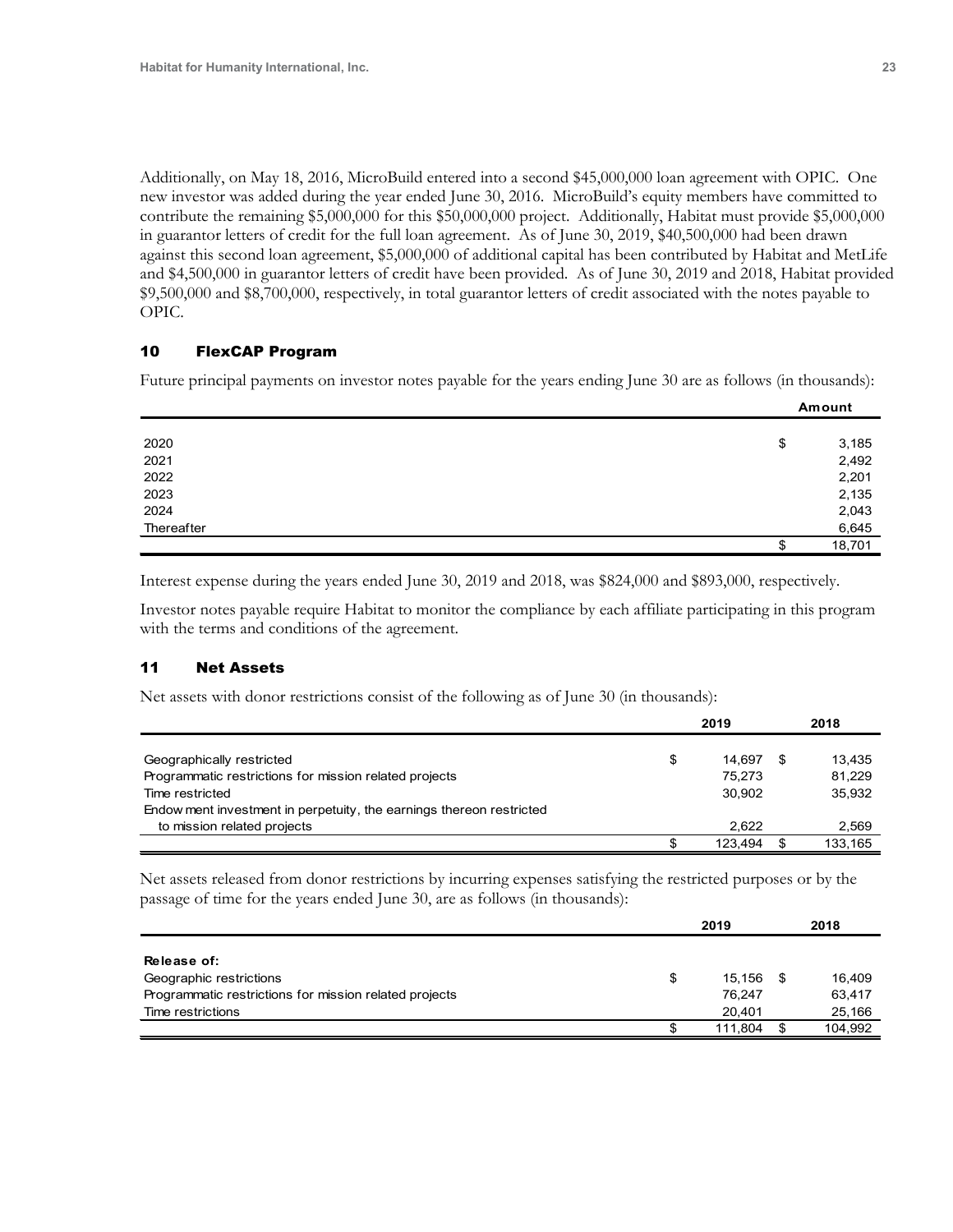On May 12, 2016, the IKEA Foundation committed contributions to fund a project to improve the health and well-being of families with children by stimulating an affordable, accessible and environmentally responsible housing demand and supply chain in India and Kenya. The project is being completed in two phases, and for the years ended June 30, 2019 and 2018, the activity of the project was as follows (in thousands):

|                                                                                                       | 2019                       |      | 2018                     |
|-------------------------------------------------------------------------------------------------------|----------------------------|------|--------------------------|
| Phase 1<br>Committed by IKEA Foundation<br>Less: received for project<br>Less: direct mission support | \$<br>70<br>$\overline{a}$ | \$   | 167<br>(93)<br>(4)       |
| Balance remaining on commitment                                                                       | \$<br>70                   | \$   | 70                       |
| Released from restrictions                                                                            | \$<br>54                   | - \$ | 172                      |
|                                                                                                       |                            |      |                          |
| For the year ended June 30                                                                            | 2019                       |      | 2018                     |
| Phase 2<br>Committed by IKEA Foundation<br>Less: received for project<br>Less: direct mission support | \$<br>1,360                | -\$  | 2,411<br>(1,010)<br>(41) |
| Balance remaining on commitment                                                                       | \$<br>1,360                | \$   | 1,360                    |

Net assets without donor restrictions consist of the following as of June 30 (in thousands):

|                                                                  |     | 2019    | 2018 |        |
|------------------------------------------------------------------|-----|---------|------|--------|
|                                                                  |     |         |      |        |
| Undesignated controlling interests                               | \$  | 83,013  |      | 84,669 |
| Noncontrolling interests                                         |     | 8.361   |      | 6,767  |
| Board designated for operating reserve unavailable to management |     |         |      |        |
| w ithout Board approval                                          |     | 28.613  |      | 6,023  |
|                                                                  | -SS | 119.987 |      | 97,459 |

# 12 Revenue From Government Grants

Federal awards received for the years ended June 30 consist of the following (in thousands):

|                                                                 | 2019 |        | 2018 |        |
|-----------------------------------------------------------------|------|--------|------|--------|
|                                                                 |      |        |      |        |
| <b>SHOP</b>                                                     | \$   | 4,865  | - \$ | 5,789  |
| Capacity Build                                                  |      | 5.576  |      | 4,358  |
| AmeriCorps/Vista                                                |      | 4,459  |      | 4,964  |
| <b>USAID</b>                                                    |      | 853    |      | 1,124  |
| Government grants per the consolidated statements of activities |      | 15.753 |      | 16,235 |
| Revenue earned and not expended                                 |      | 24     |      | 15     |
| Total expenditures of federal aw ards                           |      | 15.777 |      | 16,250 |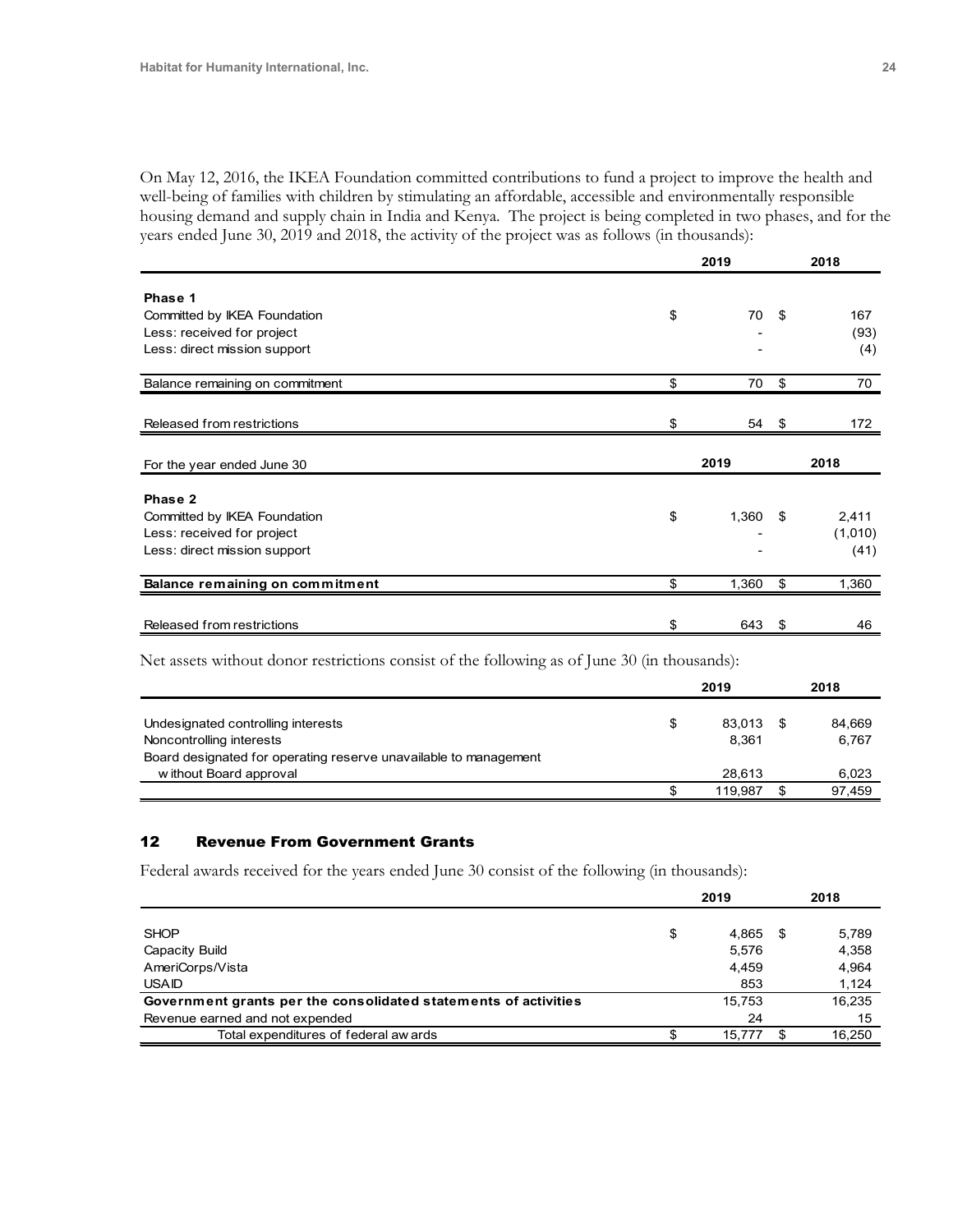# 13 Employee Benefits

Full-time Habitat employees who elect to participate are provided health and death benefits through the Habitat for Humanity International Welfare Benefit Plan (the Plan). The Plan requires contributions by participants. Expenses incurred by Habitat in connection with the Plan, which is partially self-insured, were \$7,418,000 and \$6,878,000 for the years ended June 30, 2019 and 2018, respectively.

Habitat provides through the Habitat for Humanity Retirement Plan (the Retirement Plan), a defined contribution retirement plan to eligible plan participants. There are three components to the plan: (1) participant contributions; (2) a Habitat match equal to 100% of the first 6% of wages contributed by participants; and (3) a discretionary annual contribution by Habitat to each eligible participant's account. Participants are fully vested in Habitat's contributions after five years of service. Habitat's contributions to the Retirement Plan were \$2,204,000 and \$1,479,000 for the years ended June 30, 2019 and 2018, respectively.

### 14 Leases

Habitat leases certain fixed assets, including office space in Atlanta, Georgia and other locations, under operating and capital leases. Many of these lease agreements contain renewal clauses and yearly escalations in monthly rent payments. As of June 30, 2019, future minimum rental payments under the operating and capital leases are as follows (in thousands):

|                                                        | Operating     |      | Capital |  |
|--------------------------------------------------------|---------------|------|---------|--|
| 2020                                                   | \$<br>2,355   | - \$ | 834     |  |
| 2021                                                   | 2,314         |      | 558     |  |
| 2022                                                   | 2,094         |      | 305     |  |
| 2023                                                   | 1,865         |      | 175     |  |
| 2024                                                   | 1,916         |      | 147     |  |
| Thereafter                                             | 11,379        |      |         |  |
| Total minimum payments                                 | 21,923<br>\$. |      | 2,019   |  |
| Less amounts representing executory costs and interest |               |      | (229)   |  |
| Present value of net minimum payments                  |               |      | 1,790   |  |

Rent expense under operating leases amounted to \$2,018,000 and \$2,393,000 for the years ended June 30, 2019 and 2018, respectively.

# 15 Affiliate Programs

International and U.S. national organizations and affiliates are independent, not-for-profit groups that are approved by regional, area, or national offices of Habitat and operate under an affiliation agreement with Habitat. All affiliates are encouraged to be self-supporting in their fund-raising efforts; however, Habitat also solicits contributions, both cash and donated product, on behalf of its affiliates. While Habitat retains variance power in these contributions, Habitat has transferred cash and donated assets totaling \$120,520,000 and \$121,735,000 in 2019 and 2018, respectively, to international and U.S. national organizations and affiliates.

Some affiliates in developing countries, where severely limited resources constrain local fund-raising, receive the majority of their funding from Habitat. All U.S. affiliates are expected to contribute a portion of their unrestricted cash contributions to support Habitat work outside their own country. These contributions totaled \$14,632,000 and \$14,600,000 in 2019 and 2018, respectively.

Habitat agreed to guarantee a \$590,000 mortgage note made on February 1, 1999, for Uptown Habitat for Humanity, Inc. (Uptown). The obligation is payable to the Illinois Housing Development Authority (IHDA), a body created by and existing pursuant to the Illinois Development Act, and is due and payable on August 1, 2028. The note is secured by mortgages that were assigned by Uptown to IHDA pursuant to a prior loan agreement between Uptown and IHDA.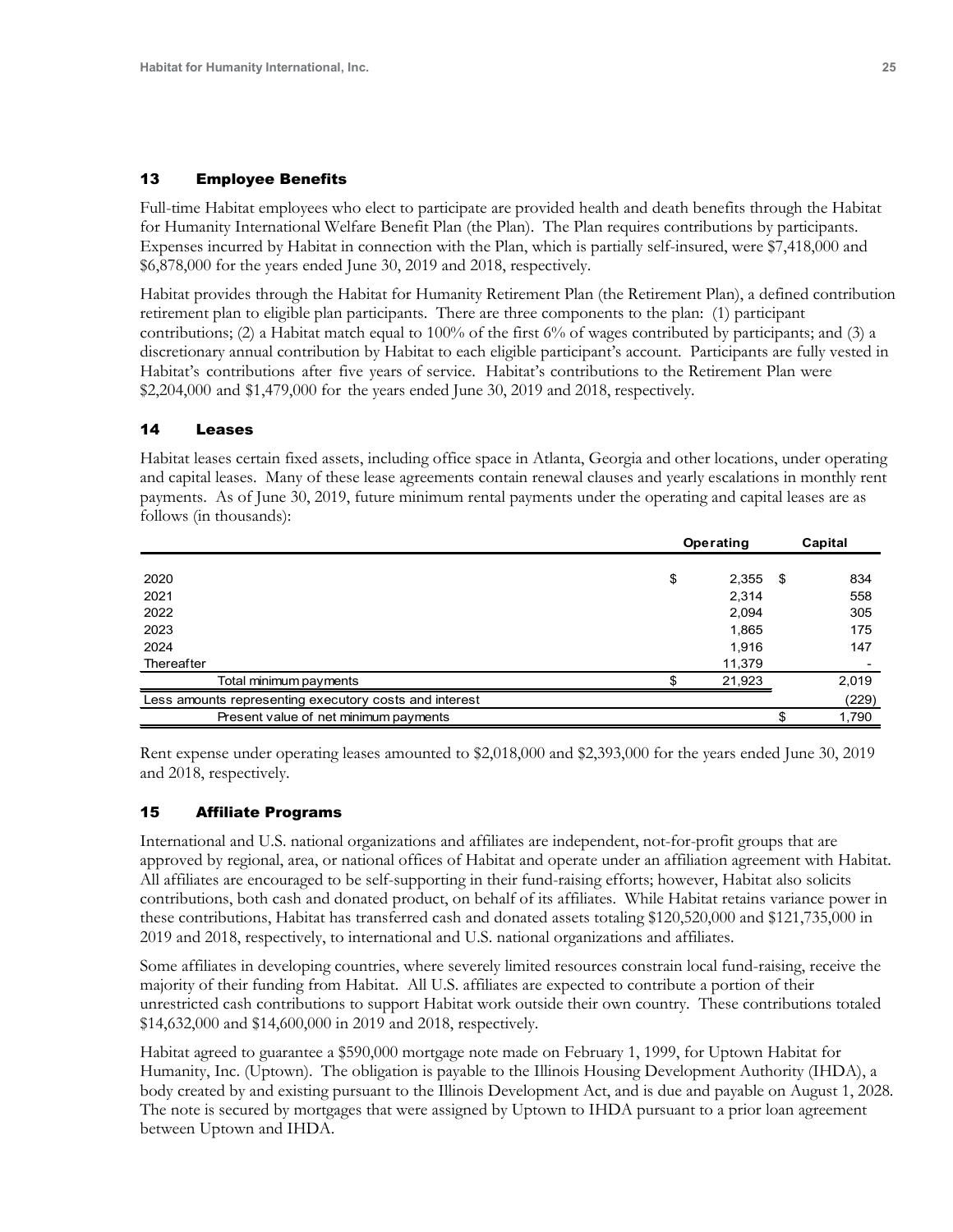Habitat offers a program to U.S. Affiliates to guarantee certain bond issuances in the event of default by an affiliate. The total amount guaranteed by Habitat under the program at June 30, 2019 and 2018 was \$13,945,000 and \$14,608,000, respectively.

# 16 Related-Party Transactions

For the years ended June 30, 2019 and 2018, Habitat recorded \$18,080,000 and \$19,343,000 in contributions, respectively, and \$7,335,000 and \$9,607,000 in pledge payments, respectively, from members of Habitat's International Board of Directors (IBOD) and Habitat's Officers or from companies that they or their families represent. As of June 30, 2019 and 2018, Habitat had \$11,639,000 and \$9,724,000 of pledges receivable, respectively, from members of Habitat's IBOD or from companies that they or their families represent.

Several members of the IBOD are also on the board of their respective national organizations. They all serve as volunteers and have no financial interest in the national organizations.

# 17 Subsidiary and Related Entities' Statements of Financial Position and Statements of **Activities**

On July 15, 2011, MicroBuild was formed. Habitat is a 51% owner of MicroBuild. The purpose of MicroBuild is to make loans to qualified micro-finance institutions for the purpose of lending to housing projects in impoverished communities.

On March 25, 2011, MicroBuild India was formed. As of June 30, 2019 and 2018, Habitat is a 74.79% owner of MicroBuild India. The purpose of MicroBuild India is to make loans to qualified micro-finance institutions for the purpose of lending to housing projects in impoverished communities.

The statements of financial position of Habitat's subsidiary and related entities before elimination and consolidation entries as of June 30, 2019, are as follows (in thousands):

|                                             | <b>Micro Build</b> |                    |      |        |      |         |
|---------------------------------------------|--------------------|--------------------|------|--------|------|---------|
|                                             |                    | <b>Micro Build</b> |      | India  |      | Total   |
| <b>Assets</b>                               |                    |                    |      |        |      |         |
| Cash and cash equivalents                   | \$                 | 3,598              | - \$ | 1,168  | -\$  | 4,766   |
| Loans to micro-finance institutions, net    |                    | 93,406             |      | 10,002 |      | 103,408 |
| Derivative Instruments, at fair value       |                    | 96                 |      |        |      | 96      |
| Other receivables and prepaids, net         |                    | 1,709              |      | 435    |      | 2,144   |
| Property and equipment, net                 |                    |                    |      | 18     |      | 18      |
| Total assets                                | \$                 | 98,809             | \$   | 11,623 | \$   | 110,432 |
| <b>Liabilities and net assets</b>           |                    |                    |      |        |      |         |
| Liabilities:                                |                    |                    |      |        |      |         |
| Accounts payable and accrued expenses       | \$                 | 847                | \$   | 43     | - \$ | 890     |
| Loans payable                               |                    | 85,225             |      | 2,613  |      | 87,838  |
| <b>Total liabilities</b>                    |                    | 86,072             |      | 2,656  |      | 88,728  |
| Net assets:                                 |                    |                    |      |        |      |         |
| Retained earnings and members' equity:      |                    |                    |      |        |      |         |
| Retained earnings and members' equity       |                    | 6,553              |      | 6,790  |      | 13,343  |
| Minority interest                           |                    | 6,184              |      | 2,177  |      | 8,361   |
| Total retained earnings and members' equity |                    | 12,737             |      | 8,967  |      | 21,704  |
| Total liabilities and net assets            | \$                 | 98,809             | \$   | 11,623 | \$   | 110,432 |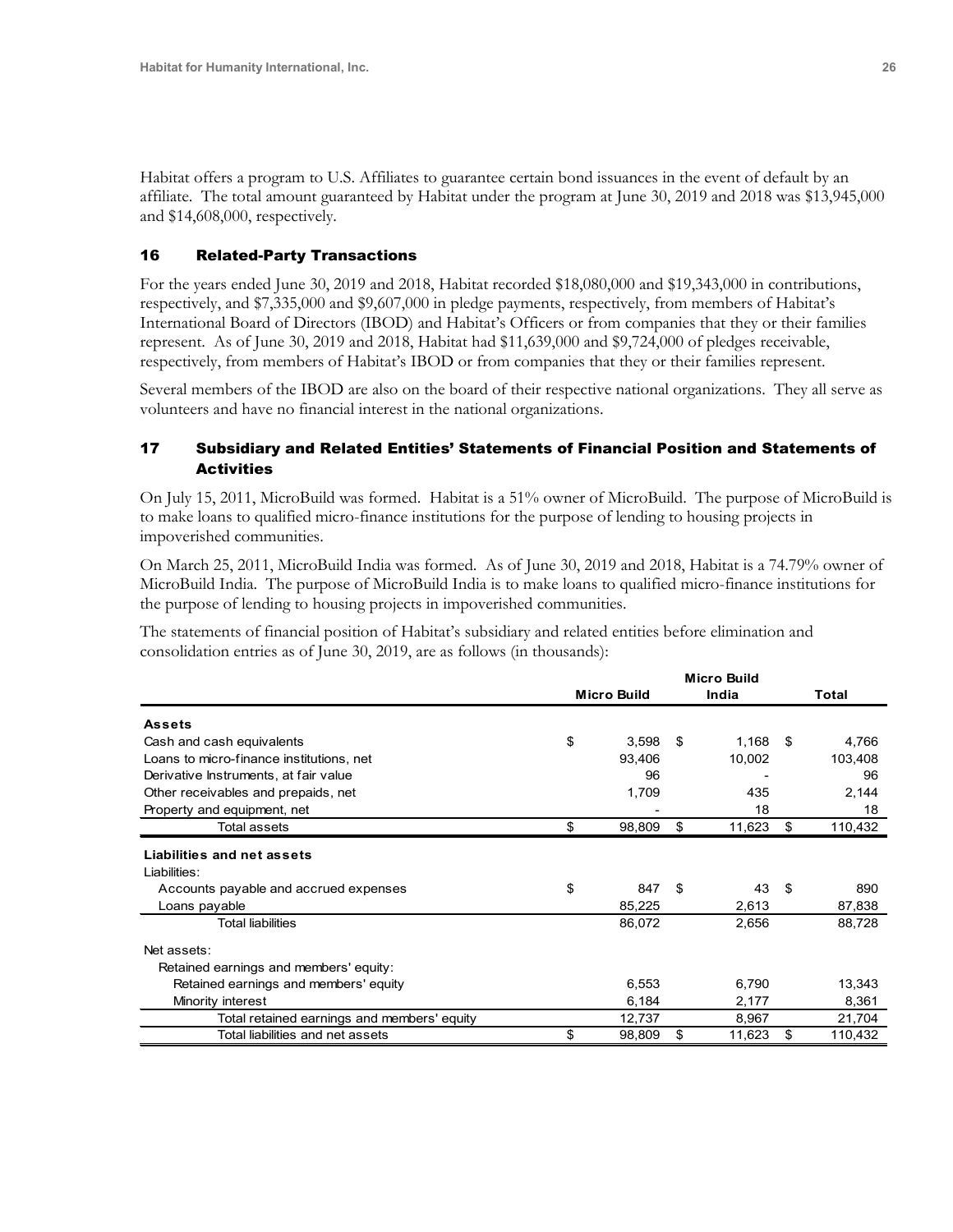| ۰, |  |
|----|--|
|    |  |

|                                             | <b>Micro Build</b> |        | <b>Micro Build</b><br>India |       | Total |        |
|---------------------------------------------|--------------------|--------|-----------------------------|-------|-------|--------|
|                                             |                    |        |                             |       |       |        |
| <b>Assets</b>                               |                    |        |                             |       |       |        |
| Cash and cash equivalents                   | \$                 | 3,167  | \$                          | 828   | \$    | 3,995  |
| Loans to micro-finance institutions, net    |                    | 71,623 |                             | 7,810 |       | 79,433 |
| Other receivables and prepaids, net         |                    | 1,277  |                             | 369   |       | 1,646  |
| Property and equipment, net                 |                    |        |                             | 22    |       | 22     |
| Total assets                                | \$                 | 76,067 | \$                          | 9,029 | \$    | 85,096 |
| Liabilities and net assets<br>Liabilities:  |                    |        |                             |       |       |        |
| Accounts payable and accrued expenses       | \$                 | 520    | \$                          | 13    | \$    | 533    |
| Derivative Instruments, at fair value       |                    | 499    |                             |       |       | 499    |
| Loans payable                               |                    | 65,182 |                             | 729   |       | 65,911 |
| <b>Total liabilities</b>                    |                    | 66,201 |                             | 742   |       | 66,943 |
| Net assets:                                 |                    |        |                             |       |       |        |
| Retained earnings and members' equity:      |                    |        |                             |       |       |        |
| Retained earnings and members' equity       |                    | 5,105  |                             | 6,281 |       | 11,386 |
| Minority interest                           |                    | 4,761  |                             | 2,006 |       | 6,767  |
| Total retained earnings and members' equity |                    | 9,866  |                             | 8,287 |       | 18,153 |
| Total liabilities and net assets            | \$                 | 76,067 | \$                          | 9,029 | \$    | 85,096 |

The statements of financial position of Habitat's subsidiary and related entities before elimination and consolidation entries as of June 30, 2018, are as follows (in thousands):

The statements of activities (income statements) for Habitat's subsidiary and related entities before elimination and consolidation entries for the year ended June 30, 2019, are as follows (in thousands):

|                                                    | <b>Micro Build</b> |       |             |  |
|----------------------------------------------------|--------------------|-------|-------------|--|
|                                                    | <b>Micro Build</b> | India | Total       |  |
| <b>Operating revenue:</b>                          |                    |       |             |  |
| Interest and other income, net                     | \$<br>6.889<br>\$  | 1,185 | \$<br>8,074 |  |
| Provision for loan loss                            | (294)              | (15)  | (309)       |  |
| Total operating revenue, net                       | 6,595              | 1,170 | 7,765       |  |
| <b>Operating expenses:</b>                         |                    |       |             |  |
| Program services:                                  |                    |       |             |  |
| Professional fees                                  | 1,186              | 31    | 1,217       |  |
| Interest expense                                   | 3,197              | 127   | 3,324       |  |
| Other expenses                                     | 199                | 248   | 447         |  |
| Total program services                             | 4,582              | 406   | 4,988       |  |
| Supporting services:                               |                    |       |             |  |
| Fundraising                                        |                    | 22    | 22          |  |
| Management and general                             |                    | 61    | 61          |  |
| Total supporting services                          |                    | 83    | 83          |  |
| Total operating expenses                           | 4,582              | 489   | 5,071       |  |
| Net income from operations                         | 2,013              | 681   | 2,694       |  |
| Non-operating gains and losses:                    |                    |       |             |  |
| Unrealized gain on derivative instrument           | 784                |       | 784         |  |
| Unrealized loss from foreign exchange fluctuations | (1, 457)           |       | (1, 457)    |  |
| Non-operating loss, net                            | (673)              |       | (673)       |  |
| Net income                                         | \$<br>\$<br>1,340  | 681   | \$<br>2,021 |  |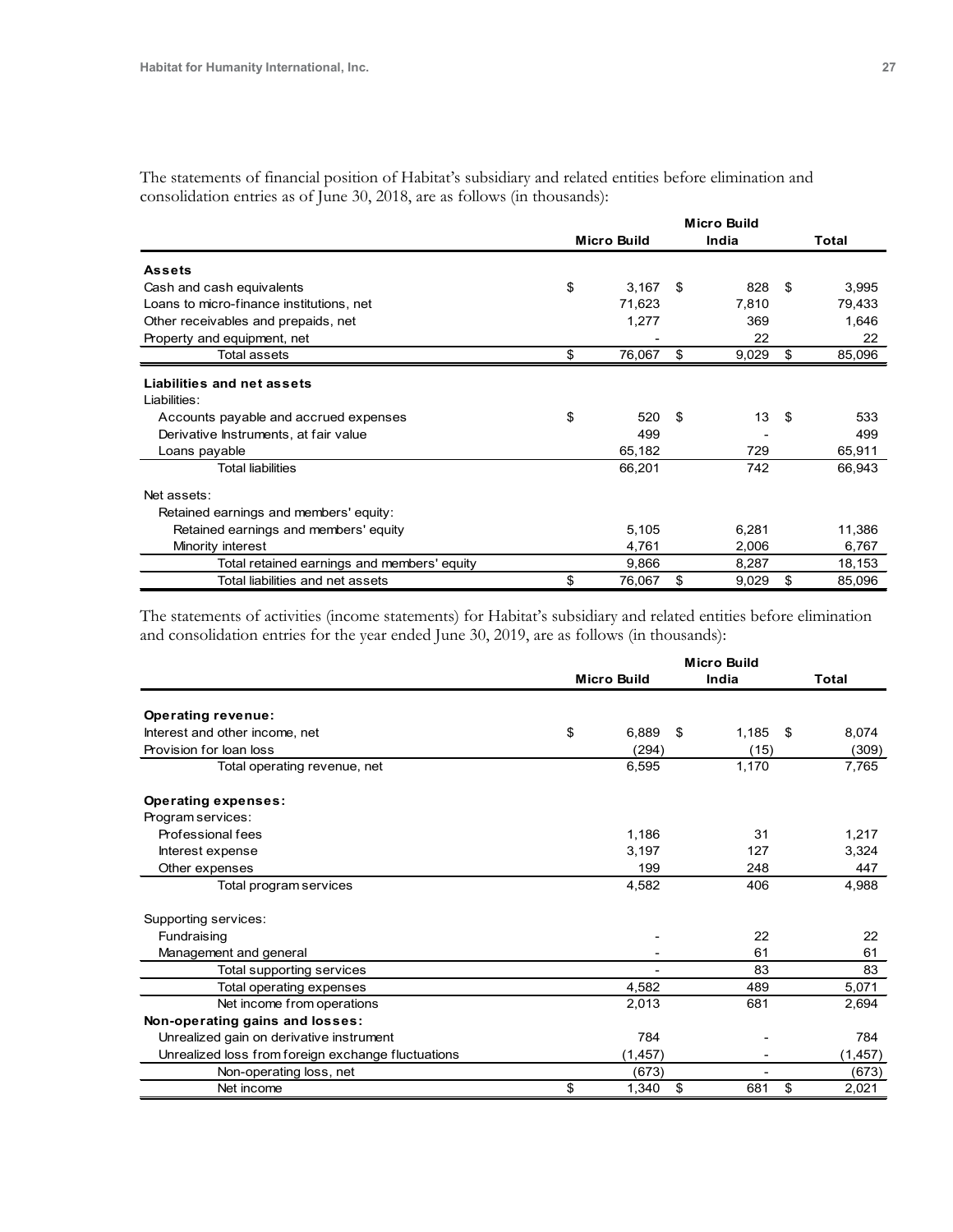|                                                    | Micro Build |                          |       |              |  |
|----------------------------------------------------|-------------|--------------------------|-------|--------------|--|
|                                                    |             | <b>Micro Build</b>       | India | <b>Total</b> |  |
| <b>Operating revenue:</b>                          |             |                          |       |              |  |
| Interest and other income, net                     | \$          | \$<br>5,293              | 553   | \$<br>5,846  |  |
| Provision for loan loss                            |             | (406)                    | (14)  | (420)        |  |
| Total operating revenue, net                       |             | 4,887                    | 539   | 5,426        |  |
| <b>Operating expenses:</b>                         |             |                          |       |              |  |
| Program services:                                  |             |                          |       |              |  |
| Professional fees                                  |             | 915                      | 23    | 938          |  |
| Interest expense                                   |             | 2,139                    |       | 2,139        |  |
| Other expenses                                     |             | 198                      | 216   | 414          |  |
| Total program services                             |             | 3,252                    | 239   | 3,491        |  |
| Supporting services:                               |             |                          |       |              |  |
| Fundraising                                        |             |                          | 9     | 9            |  |
| Management and general                             |             |                          | 46    | 46           |  |
| Total supporting services                          |             | $\overline{\phantom{0}}$ | 55    | 55           |  |
| Total operating expenses                           |             | 3,252                    | 294   | 3,546        |  |
| Net income from operations                         |             | 1,635                    | 245   | 1,880        |  |
| Non-operating gains and losses:                    |             |                          |       |              |  |
| Unrealized gain on derivative instrument           |             | 298                      |       | 298          |  |
| Unrealized loss from foreign exchange fluctuations |             | (281)                    |       | (281)        |  |
| Non-operating loss, net                            |             | 17                       |       | 17           |  |
| Net income                                         | \$          | \$<br>1,652              | 245   | \$<br>1,897  |  |

The statements of activities (income statements) for Habitat's subsidiary and related entities before elimination and consolidation entries for the year ended June 30, 2018, are as follows (in thousands):

Interest and other income, net are included in other income, net in the accompanying consolidated statements of activities. Professional services are included in professional services – other in the accompanying consolidated statements of functional expenses. Interest expense is included in interest, service charges, and taxes in the accompanying consolidated statements of functional expenses. Program expenses are included in the appropriate natural classification in the accompanying consolidated statements of functional expenses.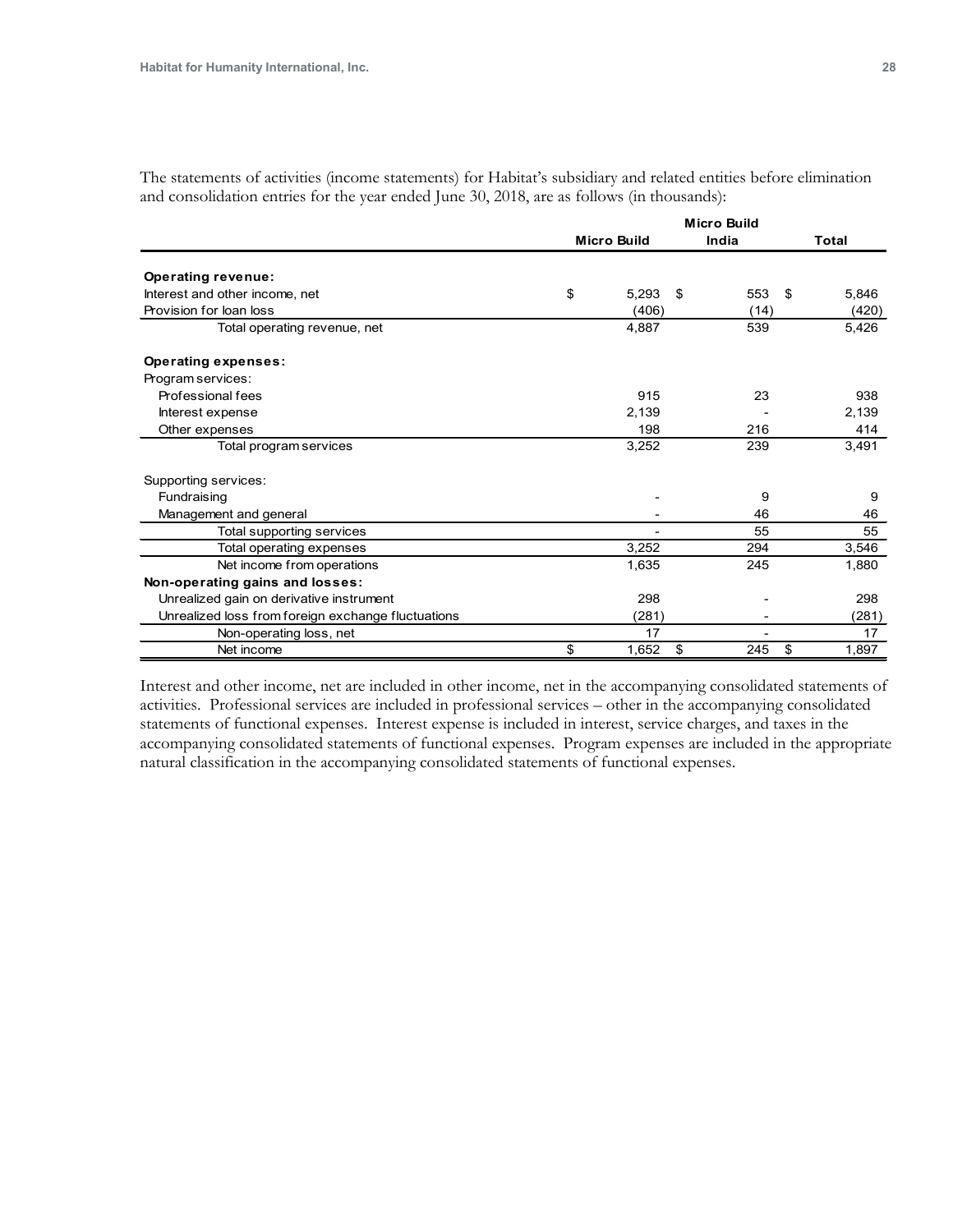# 18 Consolidating Statement of Financial Position

As of June 30, 2019, the consolidating statement of financial position of Habitat is as follows (in thousands):

|                                                     | <b>Habitat for</b><br>Humanity<br>International, |                   |                     |                     |
|-----------------------------------------------------|--------------------------------------------------|-------------------|---------------------|---------------------|
| June 30, 2019                                       | Inc.                                             | <b>Affiliates</b> | <b>Eliminations</b> | <b>Consolidated</b> |
| <b>Assets</b>                                       |                                                  |                   |                     |                     |
| Cash and cash equivalents                           | \$<br>41.789                                     | \$<br>12,591      | \$                  | \$<br>54.380        |
| Investments at fair value                           | 178,951                                          |                   |                     | 178,951             |
| Receivables:                                        |                                                  |                   |                     |                     |
| Contributions and grants, net                       | 32,069                                           |                   |                     | 32,069              |
| Affiliate notes, net                                | 19,276                                           |                   |                     | 19,276              |
| Due from affiliates, net                            | 7,897                                            |                   |                     | 7,897               |
| Loans to microfinance institutions, net             | 667                                              | 103,504           |                     | 104,171             |
| Institutional loans and mortgages receivable, net   |                                                  | 678               |                     | 678                 |
| Other, net                                          | 5,265                                            | 3,147             | (461)               | 7,951               |
| Total receivables                                   | 65,174                                           | 107,329           | (461)               | 172,042             |
| Inventories, net                                    | 13,294                                           | 174               |                     | 13,468              |
| Prepaids and other assets                           | 8,270                                            | 509               | (5, 722)            | 3,057               |
| Land, buildings, and equipment - net of accumulated |                                                  |                   |                     |                     |
| depreciation and amortization                       | 10,330                                           | 653               |                     | 10,983              |
| <b>Total assets</b>                                 | \$<br>317,808                                    | \$<br>121,256     | \$<br>(6, 183)      | \$<br>432,881       |
|                                                     |                                                  |                   |                     |                     |
| Liabilities and net assets                          |                                                  |                   |                     |                     |
| Accounts payable and accrued expenses               | \$<br>17,553                                     | \$<br>2,289       | \$                  | \$<br>19,842        |
| Program advances                                    | 46,017                                           | 706               |                     | 46,723              |
| Capitalized lease obligations payable               | 1,790                                            |                   |                     | 1,790               |
| Due to affiliates                                   | 2,476                                            |                   | (337)               | 2,139               |
| Notes payable, net of unamortized                   |                                                  |                   |                     |                     |
| debt issuance costs                                 | 4,977                                            | 88,005            |                     | 92,982              |
| Charitable gift arrangements                        | 7,223                                            |                   |                     | 7,223               |
| Investor notes payable                              | 18,701                                           |                   |                     | 18,701              |
| <b>Total liabilities</b>                            | 98,737                                           | 91,000            | (337)               | 189,400             |
| Net assets:                                         |                                                  |                   |                     |                     |
| Without donor restrictions:                         |                                                  |                   |                     |                     |
| Controlling interests                               | 95,577                                           | 21,895            | (5,846)             | 111,626             |
| Noncontrolling interests                            |                                                  | 8,361             |                     | 8,361               |
|                                                     | 95,577                                           | 30,256            | (5,846)             | 119,987             |
| With donor restrictions                             | 123,494                                          |                   |                     | 123,494             |
| Total net assets                                    | 219,071                                          | 30,256            | (5,846)             | 243,481             |
| Total liabilities and net assets                    | \$<br>317,808                                    | \$<br>121,256     | \$<br>(6, 183)      | \$<br>432,881       |

"Affiliates" as used in the supplemental consolidating schedule presented above includes the following entities: thirteen national organizations that are registered as part of Habitat, Habitat for Humanity, Inc., Habitat Mortgage Solutions, Habitat for Humanity – Middle East, MicroBuild, and MicroBuild India.